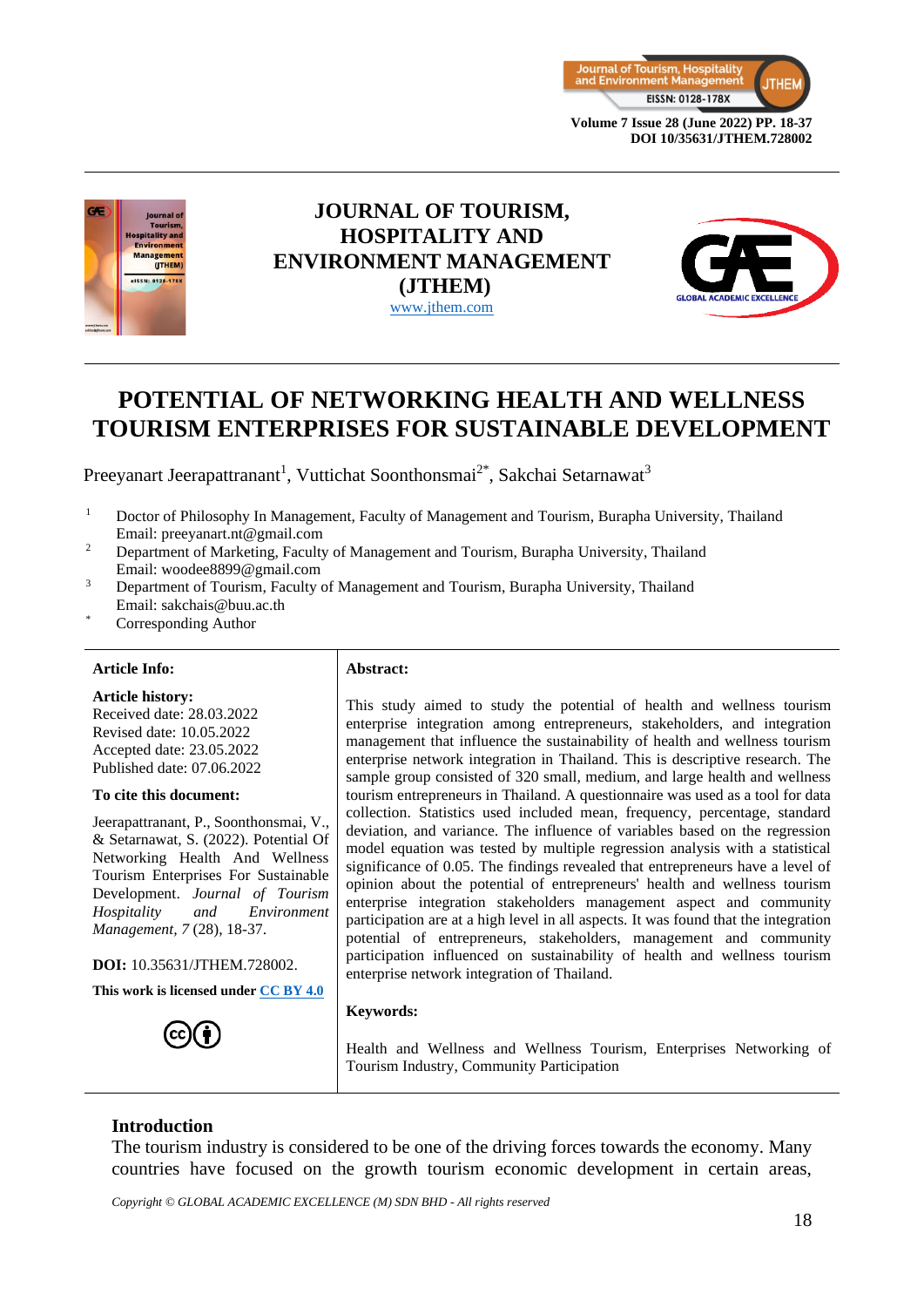

especially health and wellness and wellness tourisms after recovering from the COVID-19 pandemic. Thailand is one of the world's most popular countries for health and wellness and wellness tourism with a continuous reputation (Global Spa Summit, 2012). In 2019, accordingly, there were 39.8 million tourists came to the country (Ministry of Tourism and Sports, 2019). The strength of Thailand's health and wellness tourism business is to adapt various health and wellness resources, such as spa businesses that use herbs or local resources to create exotic experiences for clients (Marketeer, 2017). In the past, health and wellness tourism generated massive revenue for Thailand. In 2015, Thailand was ranked the fourth in the Asia-Pacific region, gaining revenue from health and wellness tourism up to 8,823.9 million U.S. Dollars (Kieanwatana, 2018). In the Asian region, countries that play a key role in providing health and wellness tourism services included Thailand, Singapore, India, the Philippines, and Malaysia, respectively; however, health and wellness tourism was concentrated in Thailand and Singapore. Consequently, the market share that these two countries hold was 71% of the total market value in Asia (Teelanont, 2018). This rapidly growing trend of health and wellness care, health and wellness businesses have developed more extensive products and services for both physical and mental health and wellness such as herb usage is an alternative to meet such needs. Additionally, Thailand is also an important source of producing health-based herbs as well as the availability of basic industrial factors of many public and private sectors working on herbal development. Thus, Thai herbs can become important economic plants that generate revenue for the country (Chanchaochai, 2013). So, the government formulated a strategy to develop Thailand into the Medical and Wellness Hub of Asia.

Prachinburi is one of well-known region in health and wellness tourism in Thailand, had abundant natural resources along with biodiversity and various medicinal plants. Prachinburi was also one of the 4 provinces targeted to be an herbal city (Ministry of Public Health and wellness, 2016b). As a result, herbs the area were popular and widely known. There was also the availability of Thai traditional medicine to utilize herbs for treatment and rehabilitation as well as various health and wellness promotion products to meet health and wellness tourists' needs for economic expansion, income distribution to a community level, and a tendency to expand the community-based tourism because it is a crucial tool for economic and social development to create jobs, the development of community enterprises and infrastructure, and revenue generation for the community and country.

|                                     | 2014                                                                                        | 2015          | 2016                                          | rate of change |                                          |  |
|-------------------------------------|---------------------------------------------------------------------------------------------|---------------|-----------------------------------------------|----------------|------------------------------------------|--|
| number of visitors                  | $ 1,293,107 1,338,269 1,399,324 1.26 3.49 4.61$                                             |               |                                               |                |                                          |  |
| Thai people                         | $\left  1,204,931 \right  1,249,194 \left  1,307,844 \right  1.27 \left  3.67 \right  4.61$ |               |                                               |                |                                          |  |
| Foreigner                           |                                                                                             |               | 88,176   89,075   92,080   1.15   1.02   3.37 |                |                                          |  |
| Revenue from tourism (million baht) |                                                                                             |               | 3,216.39 3,504.49 3,750.95 2.41 8.96 7.03     |                |                                          |  |
| Thai people                         |                                                                                             |               | 2,886.39 3,154.89 3,382.92 2.45 9.30 7.23     |                |                                          |  |
| Foreigner                           | 330.00                                                                                      | 349.60 368.03 |                                               |                | $\vert 2.05 \vert 5.94 \vert 5.27 \vert$ |  |

#### **Table 1: Tourist Statistics of Prachinburi Province**

Source: Prachinburi Provincial Tourism and Sports Office (2017).

*Copyright © GLOBAL ACADEMIC EXCELLENCE (M) SDN BHD - All rights reserved* From Table 1 shows, Prachinburi Province has received increasing interest from both Thai and foreign tourists who travel continuously. Including the number of incomes that have continued to increase as well. Prachinburi's health tourism is considered an important business of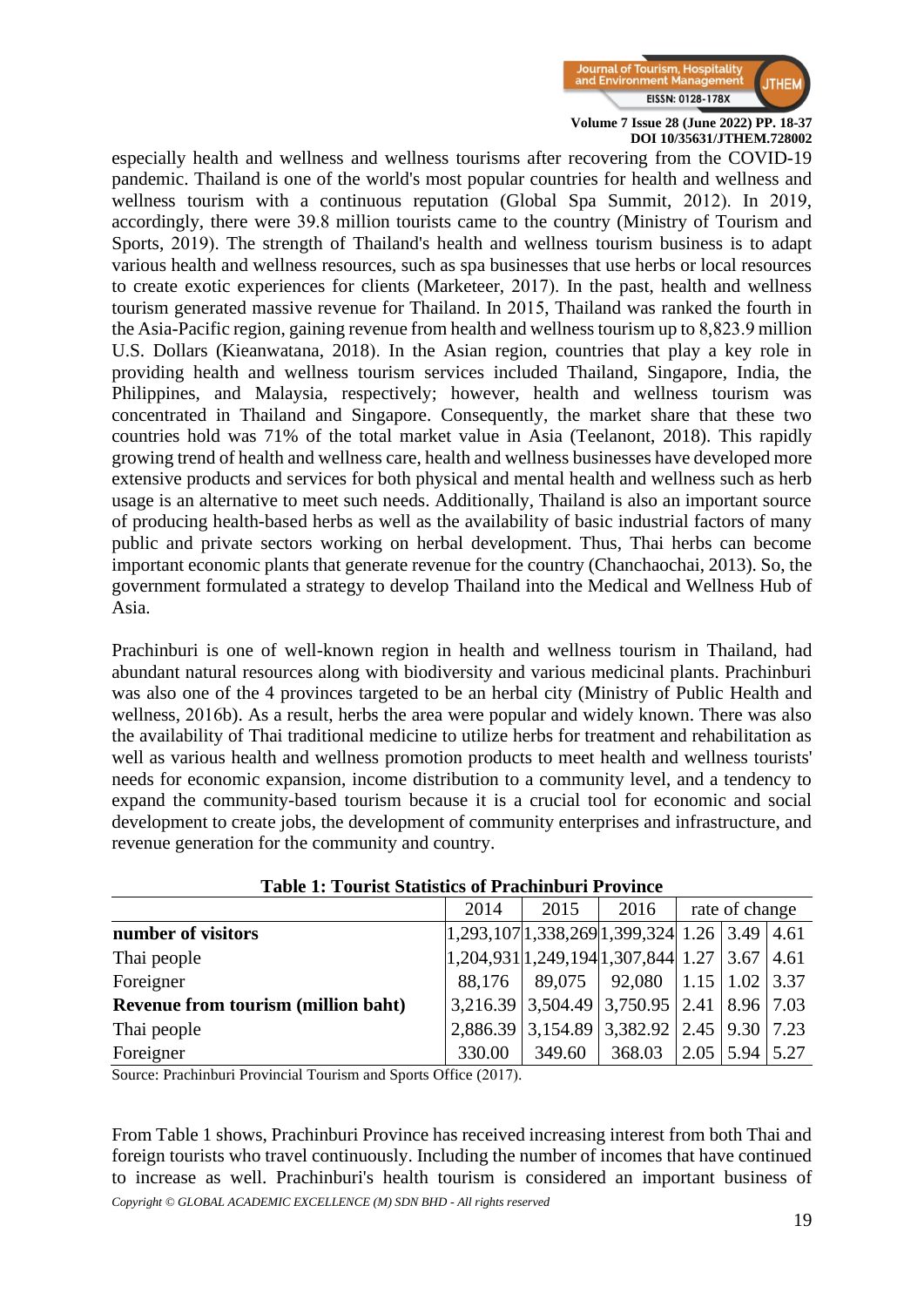

Prachinburi province that will be able to attract and support the needs of health-conscious tourists. And health tourism also helps to drive the economy in Prachinburi province as well. The development guideline for Thailand of the enterprise network integration of entrepreneurs and stakeholders in the tourism industry can drive and develop the country's economy (Thairath Online, 2019). In Thailand, there are health and wellness tourism products' promotions and offer, but this has not yet been integrated into the health and wellness tourism enterprise network in creating a plan to promote and provide integrated health and wellness tourism services explicitly and earnestly. At the present, health and wellness tourism management in Thailand has been done well, but it may lack sustainability since there is still a lack of cooperation in the form of a health and wellness tourism network to strengthen the business that generates income for members and people in the community. So, they can be self-reliant continuously and sustainably. Therefore, there may be a need for collaboration between health and wellness tourism entrepreneurs and stakeholders in both the public and private sectors through collaborative management. These factors required a community network.

Although Thailand has the potential to promote an herbal city as a tourist destination that supports health and wellness tourism, the existing health and wellness tourism still lacks effective management, such as the potential of health and wellness tourism enterprise community in Thailand and the potential of the agency's support, cooperation, and participation of health and wellness tourism community networks, and cooperative Integration in health and wellness tourism community in Thailand for sustainable community network development with three main elements: community, government, and supportive agencies as well as a proper health and wellness tourism model (Pharsuk, Na Thalang, Promsuwan and Tangbenjasirikul, 2018). These may have a negative impact on tourism as well (Department of Tourism, 2018). These factors have become key mechanisms to effectively develop the tourism industry's competitiveness for economic development based on innovation in the future.

Due to the problems above, the researcher applied the development model of the sustainable tourism enterprise network from Soonthonsmai (2017), which was a sustainable development guideline of the tourism enterprise network's roles for Thailand with related factors including entrepreneurs, stakeholders, and management (Soonthonsmai, 2017). To achieve the sustainability of health and wellness tourism management in Thailand, the researcher conducted a study to analyze the potential factors of health and wellness tourism enterprise integration among entrepreneurs, stakeholders, and integration management that influence sustainable tourism in Thailand. Apart from generating income for a community, this can enhance the potential of health and wellness tourism services as a development guideline for an herbal city for health and wellness tourism as well as a mechanism in driving the wellness city of Thailand in the future, leading to the Health and Wellness Hub of Asia.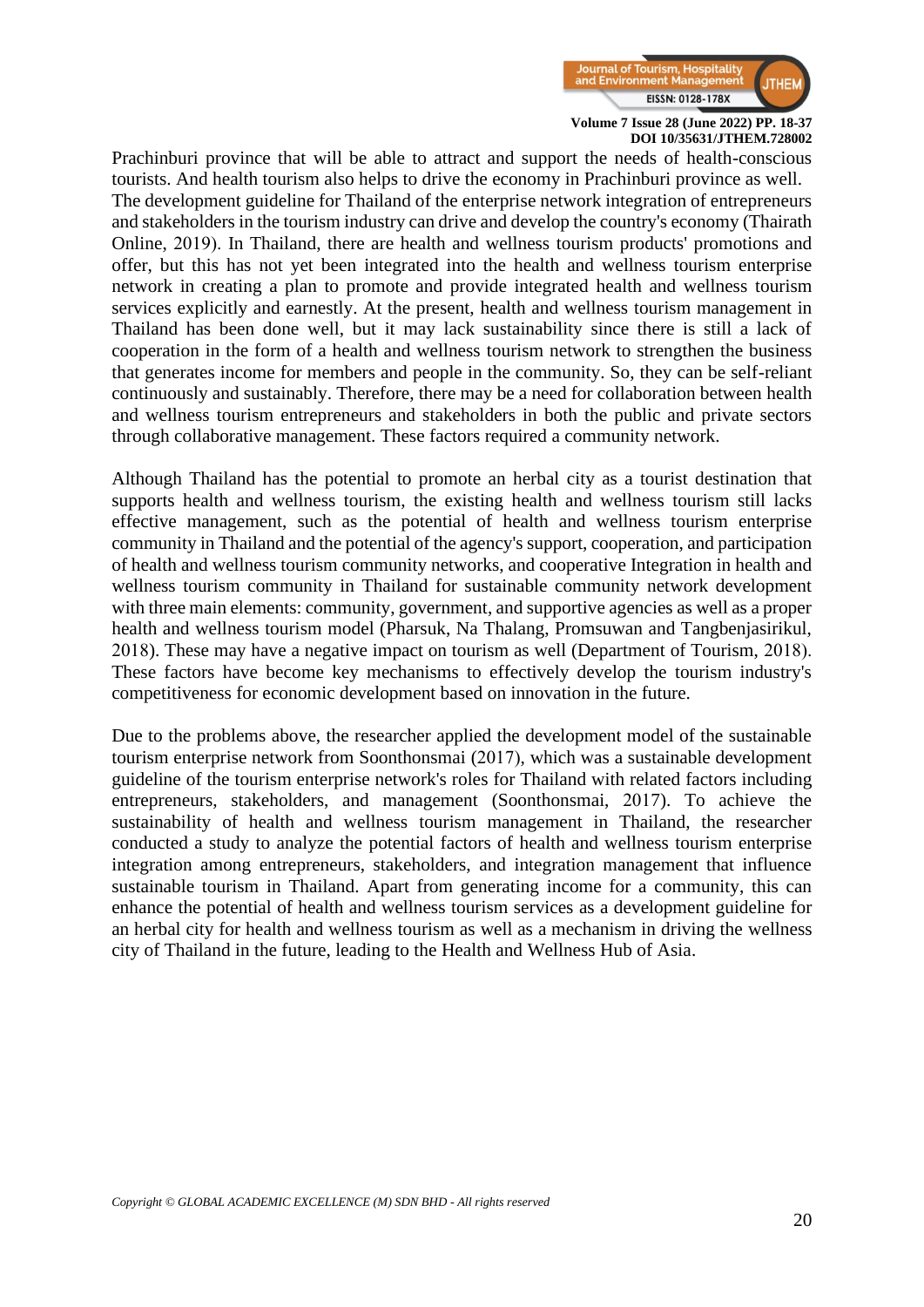

#### **Conceptual Framework**



#### **Figure 1: Conceptual Framework**

Source: (Soonthonsmai, 2017; Cohen and Uphoff, 1998; Kammeier, 2001)

#### **Literature Review**

This research studied the potential of sustainable health and wellness tourism enterprise network integration in Thailand based on the development model of the sustainable tourism enterprise network from Soonthonsmai (2017) to assess the potential of health and wellness tourism enterprise integration in Thailand to sustainably develop 3 factors: entrepreneurs, stakeholders, and integration management (Soonthonsmai, 2017). The community participation concept of Cohen and Uphoff (1981) consists of four factors: participation in decision-making, participation in the practice, participation in receiving benefits and participation in the evaluation (Cohen and Uphoff, 1981), as well as the sustainable tourism concept of Kammeier (2001) which consists of 3 factors: society, economy, and environment (Kammeier, 2001). The researcher has reviewed related research as follows:

#### *The Potential of Entrepreneurs Influencing Network Integration's Sustainability*

Regarding the potential of entrepreneurs influencing network integration's sustainability, Jackson **(**2004) found that Porter's theory is suitable for competitiveness development, but at the micro-business level, various development should be promoted, including the development of human capital and knowledge management system. Also, entrepreneurs agreed that enterprise networking is good (Jackson**,** 2004). This is similar to Juethai (2007) who found that the most important internal success factor was a will that the members of the enterprise want to unite and trust each other while the external success factor was institutional support (Juethai, 2007). Later, there are many researchers who agree that participation in the work process of group members. It affects the management of the group to be effective. Confirmed the results of research by Haisirikul (2021) who studied the service management approach of Ban Bua Herb Community Enterprise Group, Ban Bua Sub-district, Mueang District, Buriram Province. And Singmat (2015) research to study the potential of community enterprise competition: a case study of the Roi Kaen Sarasin Province group. Who saw that participation in the work of members within the group It affects the management of the group to be effective because if members lack participation in all activities or different people, do it may result in the enterprise being unable to continue the activities and may lead to liquidation in the future (Haisirikul, 2021; Singmat, 2015). Ramayah, Lee, and In (2011) found that the factors of trust,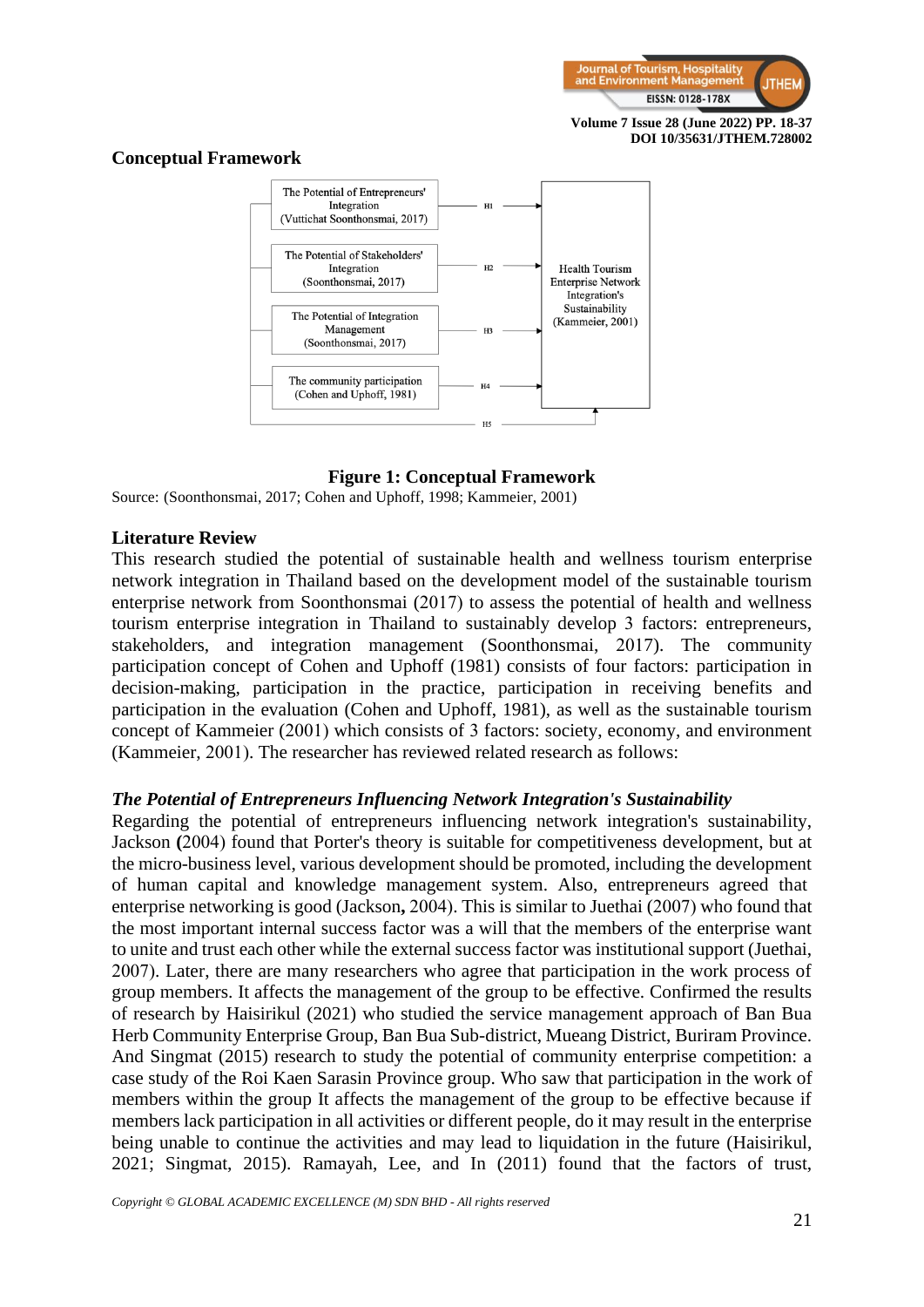

communication, and a long-term relationship among entrepreneurs in the group were related to satisfaction and success in the tourism business (Ramayah et al., 2011). In addition, the research by Nitichaowakul (2015) found that one of the major strengths contributing to the development of tourism enterprise network integration was to be open for learning new things as well as sharing existing information and experiences. This caused access to knowledge to easily understand matters. Accordingly, the key factor for the successful development of the tourism enterprise network was to allocate financial benefits for businesses based on mutual trust, to build a positive attitude of members, to balance the competition, and to build control and cooperation at the same time along with maintaining standardized service quality as well as linking to other industries in different areas (Nitichaowakul, 2015). Additionally, Torudom (2007) also found that the success factors of entrepreneurs in each aspect were shown below. Firstly it was leadership, most entrepreneurs have the vision to grow their businesses through leadership skills and entrepreneurial qualities. Secondly, it was management: Most entrepreneurs should have a profession in their businesses in terms of to their knowledge and accumulated experience. Thirdly, it was public policy in promoting the industry, most mediumsized enterprises are partially financial funded by the government (Torudom, 2007). According to Sutthisakorn (2011) found that the community with good human capital was an important factor contributing to the success of a community-based tourism enterprise, such as existing knowledge in a community, harmony, trust in the community, community visionary leaders, and competent human resources management and development who exemplify honesty and sacrifice for a community's success (Sutthisakorn, 2011). Similarly, Tanprayoon (2011) found that the qualities of an community-based enterprise entrepreneur affecting such 14 key success factors of sustainable business as a determination of being an entrepreneur, an ability to develop innovation, human relations and communication, networking, quality of products or services, business opportunities and productivity, optimism, management style, leadership, employees' skills and expertise, responsibilities, work systems, health and wellness resources, and business ethics (Tanprayoon, 2011).

#### *The Potential of Stakeholders Influencing Network Integration's Sustainability*

Regarding the potential of stakeholders influencing network integration's sustainability, Novelli and Spencer (2005) found that the development process of tourism enterprise network was not an easy and natural outcome. It required the cooperation of all stakeholders (Novelli and Spencer, 2005). Similarly, Perles-Ribes, Rodríguez-Sánchez and Ramón-Rodríguez, (2017) found that strengthening tourist attractions required cooperation from both the public and private sectors to set goals and design a strategy. The public and private sectors are required for the integration (Perles-Ribes et al., 2017). This is in line with the research of Panthong, Toprayoon, Prachktanyu, and Wongmontha (2021) that found that the approach to management of community participation for sustainable tourism is the integration of cooperation between Government, private and public sectors to encourage the participation of all sectors to jointly develop tourism to be sustainable (Panthong, Toprayoon, Prachktanyu, and Wongmontha, 2021). As with the research of Chiawwet (2019) it was found that all types of industries directly and indirectly affect the environment to surrounding communities. Therefore, jointly solving problems between stakeholders and communities is very important to work together to solve problems The key processes are monitoring, helping to maintain the environment, feedback, suggestions, and community leaders play an important role in bringing the community towards common goals. able to solve problems sustainably but the most important thing is the sincerity of both sides in solving the problem (Chiawwet, 2019). Besides, Onsri (2001) found that community organizations had a pattern of cooperation starting from exchanging information.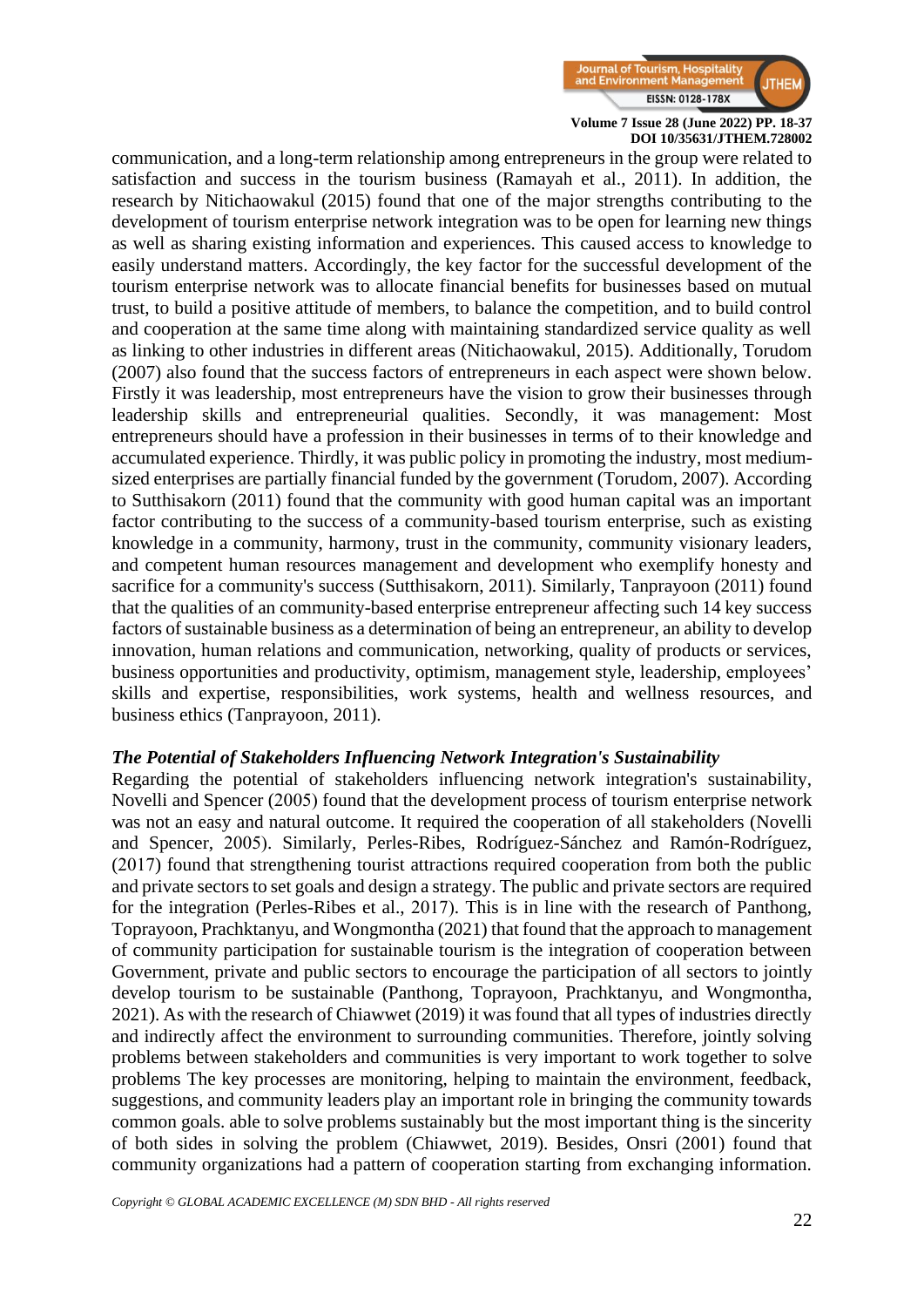

Then, it could be developed into networking cooperation. The objective was to communicate clearly to cooperate to solve problems and negotiate with the public and private sectors. A meeting was held together. A strong network must have strong relationships among members to address problems as well as being recognized by external organizations (Onsri, 2001). Likewise, Lai (2014) found that knowledge management enhanced the organization's innovation capacity, resulting in a better performance of the integration. Organizations should collaborate with industry-related stakeholders to develop the knowledge and capabilities of organizations. The private and public sectors should create a cooperation strategy, and knowledge management is one of the factors that boost competitiveness. Partnership strategy will be successful if organizations share knowledge and resources. So, the group should develop value-added products or services that lead to new competition and markets (Lai, 2014). Then, Borkowska-Niszczota (2015) found that tourism integration played a key role in encouraging entrepreneurs to create change in tourism to meet tourists' needs, to enhance competitiveness with aid by local authorities to overcome obstacles, and to protect the environment of the local community (Borkowska-Niszczota, 2015). In addition, Segarra-Moliner, Moliner-Tena and Sánchez-Garcia (2013) found that regarding a relationship, the organization must maintain a relationship with suppliers for trust and satisfaction. This would help the organization to achieve its goals (Segarra et al., 2013). This is consistent with Lade (2006) who studied the success and obstacle factors of tourism in the Murray River. It was found that trust, loyalty, keeping a promise, and respect among allies and members encouraged them to solve problems. Consequently, tourism in the Murray River region was successful. One of the key factors for group development's success was trust in sustainable collaboration (Lade, 2006).

# *The Potential of Management Influencing Network Integration's Sustainability*

Some researchers studied the potential of management influencing network integration's sustainability. Sangthong et al. (2020) said management is essential for community enterprises to survive and achieve sustainable goals which effective management can be regarded as a tool to develop the capabilities of community enterprises including cooperation between community enterprises and various networks for development by promoting the integration, sharing of ideas and sharing in real practice strengthen the capacity of natural resource and environmental management This must be done regularly to ensure continuity. The executives or those involved should be diligently studied and always assess the situation with their own group so that the products or services of the community enterprise group can compete with others (Sangthong et al., 2020). In addition, Panna (2021) found that management and innovation styles to create learning organizations had a significant positive influence on the sustainability of herbal community enterprises in the northeastern region will be sustainable should focus on management within the group including bringing innovation to help in the work process and production to create added value for the products of the community enterprise group as well as managing knowledge of herbs that exist in the community (Panna, 2021). Similarly, Porter (1990) stated that enterprise networks integration was a tool for management that can provide a strategic advantage for the industry amid intense market competition through the cooperation of stakeholders. This had a beneficial effect on reducing the cost of production in the entire system (Porter, 1990). In addition, Chantawongsri (2014) found that the main factors affecting the success of community enterprise activities consisted of community enterprise activities, leadership, community participation, interaction with external parties, and management and information (Chantawongsri, 2014). Likewise, Perles-Ribes, Rodríguez-Sánchez and Ramón-Rodríguez, (2017) found that six key factors for sustainable beach tourism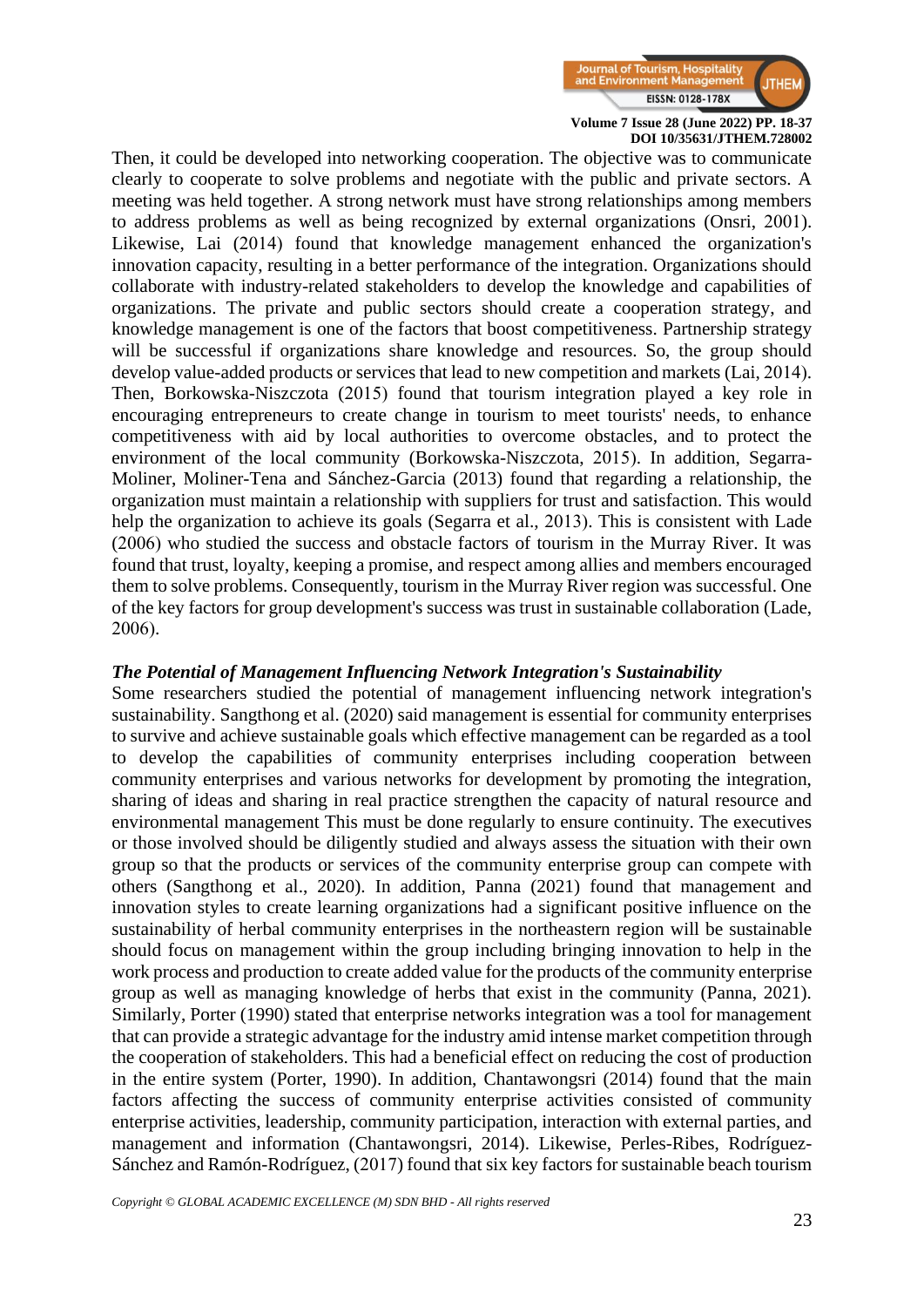

management were 1. marketing management and marketing promotion, 2. management in tourist attractions, 3. participation in community work, 4. environmental, cultural and educational management, 5. process management and planning and policy, and 6. human capital management, respectively. All 6 factors were significantly related to sustainable beach tourism (Prabpriree et al., 2016). Luiz and Lima (2009) found that in Brazil there was a regulatory agency for entrepreneurs' network integration to enhance competitiveness with the cooperation of related businesses and institutions to operate in the close area. This included support, linkage, and enhancement with each other both vertically and horizontally. The vertical linkage was a linkage of industrial business entrepreneurs from upstream to downstream businesses while the horizontal linkage was a linkage of supporting industries, including service businesses, trade associations, educational and training institutions, research and development institutes as well as various government agencies involved to work towards the goal of enhancing sustainable competitiveness by increasing productivity and creating innovation. The network of entrepreneurs was crucial in enhancing the country's competitiveness and industrial and economic development (Luiz and Lima, 2009).

# *The Involvement of People in The Community Influencing Network Integration's Sustainability.*

There has been a study on the participation of people in the community and sustainability in networking as follows. Kulis (2018) said that sustainability cannot be achieved if the needs of the people in the community are not met. It was found that the participation of the people in the community had the greatest influence on the sustainable development of tourist attractions in Pattaya, Chonburi Province. The majority of respondents held the view that it is important to interact and take into account the needs of the community and that people in the community should have the same rights as tourists (Kulis, 2018), consistent with Tancharoen (2018) found that the potential of community organizations and community-based tourism management affected the most sustainable tourism development In particular, the community has a social system that understands each other. The community can connect. Tourism and community development as a whole (Tancharoen, 2018). Like Jongkekorn and Kaewnuch (2021) found that in the development of sustainable tourism management of the community, if people in the community are involved in sustainable tourism management should start from building understanding public relations, persuading the group to participate more. This will be a good result in sustainable tourism management in the future (Jongkekorn and Kaewnuch, 2021). Nimboonjat (2015) found that the participation of people in the community influenced the sustainability of ecotourism (Nimboonjat, 2015), as well as Saowaluckchinda (2012) found that the participation of people in the community influenced sustainable tourism management. The community's participation in tourism management was at a moderate level. In terms of practice, people in the community participated the most, followed by ideas, planning and decision making. benefit sharing and monitoring and evaluation, respectively (Saowaluckchinda, 2012). Consistent with Ek-iam (2019) found that the key factor in creating sustainable development is community participation. Presenter of proactive, preventive, remedial and reactive management strategies, emphasizing participation and connection with all sectors (Ek-iam, 2019). Ladawan (2020) studies local education management towards sustainable development. It is a participatory education to raise awareness of problems and needs of their locality and community through a participatory process both together joint planning, joint decision making, problem solving, sharing responsibility, monitoring and evaluation and share the appreciation of the achievements together including the creation of a learning society with educational institutions or educational management agencies working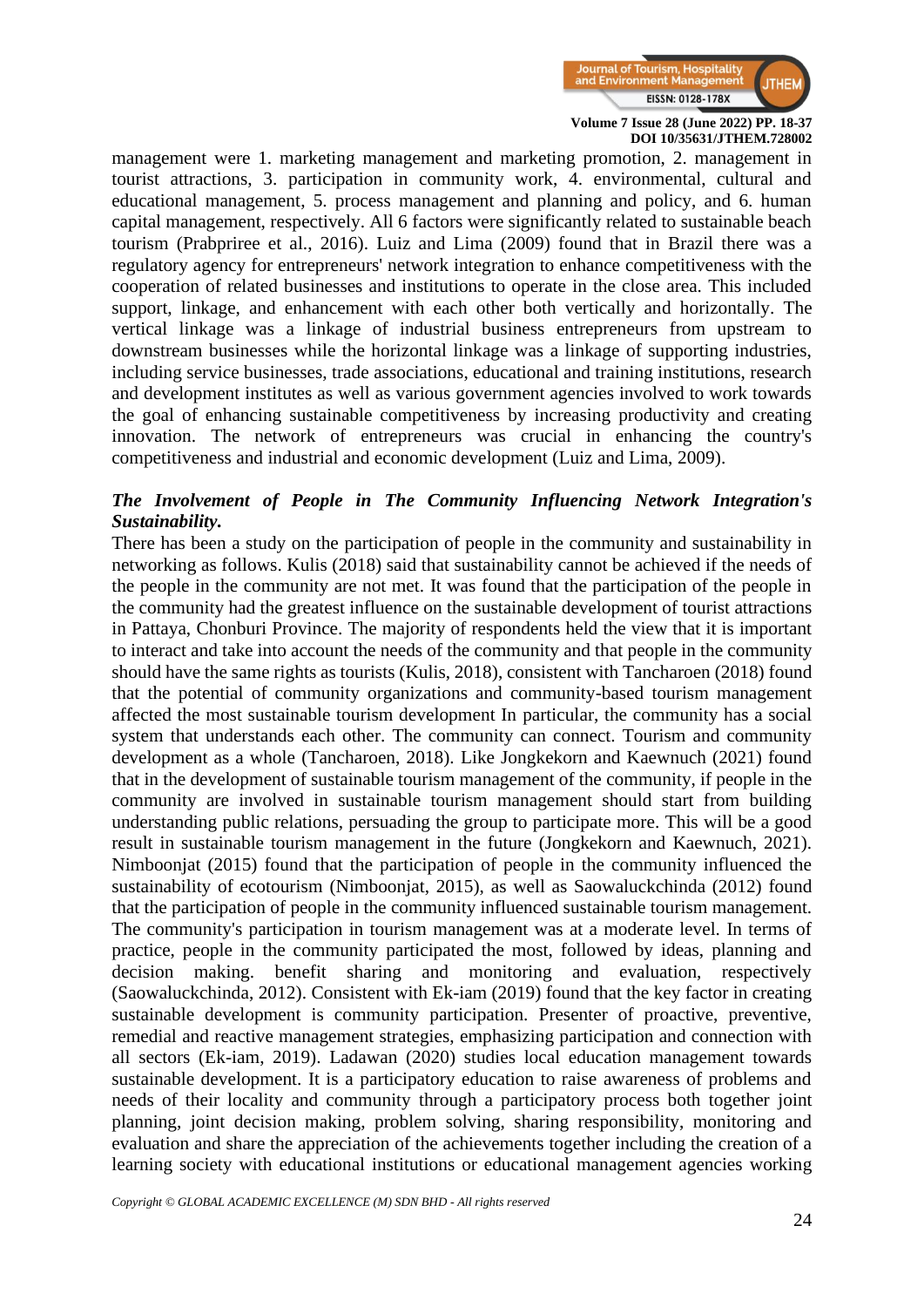

together towards sustainable local development (Ladawan, 2020). The same goes for Hankiatwong and Sanon (2018) found that the success factors for sustainable tourism consisted of participation. resource ownership and responsibility, innovation, resources and benefits Leaders and allies. In addition, the potential development of sustainable tourism cooperation networks consists of social network elements of the community. Components of communitybased tourism development and components of success factors for sustainable tourism of the community by working together (Hankiatwong and Sanon, 2018). Pongsitthikanchana and Pongsitthikanchana (2018) found that participation was a factor affecting community innovation. and sustainability in social enterprises. Therefore, community enterprises should create participation in both planning Operations to bring knowledge from the community to develop into innovations and create participation in receiving benefits to achieve economic and social sustainability (Pongsitthikanchana and Pongsitthikanchana, 2018). Like Chami (2018) found that sustainable tourism management and development requires community participation and cooperation first and foremost (Chami, 2018). Ariffin and Yen (2017) found that community participation in decision-making and participation in tourism benefits are the two main factors contributing to sustainability (Ariffin and Yen, 2017).

#### **Methods**

This is descriptive research to study the potential of health and wellness tourism enterprise integration among entrepreneurs, stakeholders, integration management, and participation of people in the community that influence the sustainability of health and wellness tourism enterprise network integration in Thailand. The population consisted of the small, medium, and large health and wellness tourism entrepreneurs in Thailand, divided into 3 groups, consisting of the community group that plant and process herbs, the community group of spa and Thai massage shops (including Thai herbal spa and massage shops in hotels and homestays), and a group that produces and distributes OTOP products related to herbs with a total of 1 **,**582 participants. The sample size was calculated by a formula where the exact population is identified at  $95\%$  Level of Confidence, and  $5\%$  of error was acceptable Yamane (1970) resulting in 320 participants through stratified random sampling according to the types of health and wellness tourism entrepreneurs in Thailand and snowball sampling by distributing questionnaires based on the recommendation of those who participated above until this process reached 320 participants.

The researcher used the principle of stratified random sampling by categorizing the groups according to the population proportion according to the types of health tourism operators in Prachinburi Province, the center of health and wellness in the eastern region of Thailand. The community group that plant and process herbs 173 participants, the community group of spa and Thai massage shops (including Thai herbal spa and massage shops in hotels and homestays) 70 participants, and a group that produces and distributes One Tambol One Product or one district one product project (OTOP) products related to herbs 77 participants. This is a sample selection by nonprobability sampling. The researcher used the method of collecting the data from the field visit to collect some questionnaires. And another method of collecting the questionnaires online by giving out a QR CODE which links to a Google Form where the researcher has created an online questionnaire for the research participants to complete the survey until the required number of questions is reached. At the end of the research project the researcher will destroy such information immediately after issues the publication.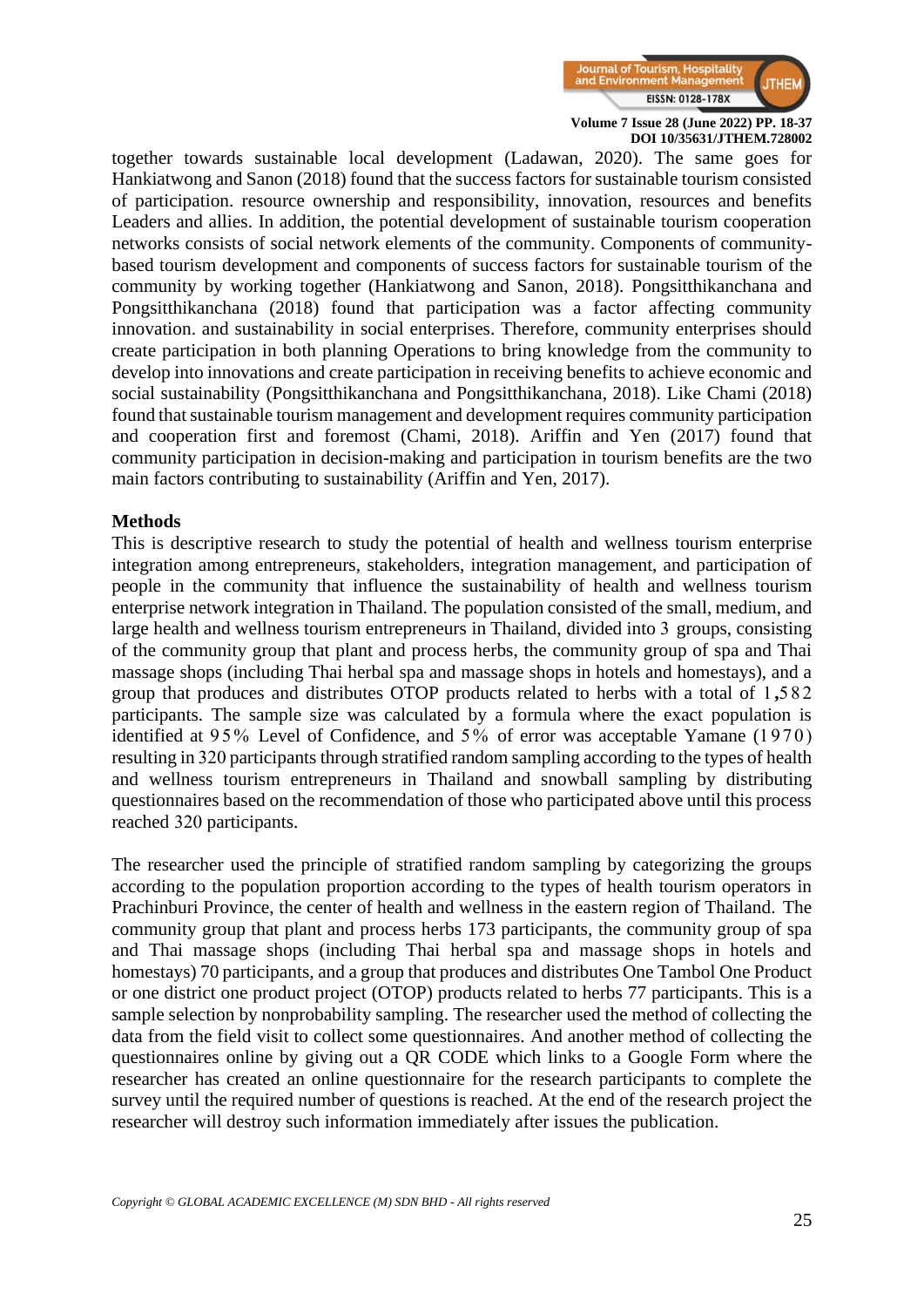

In this study, a questionnaire was used as a tool. Related variables obtained from a literature review from a review of concepts, theories, and related research can be classified into 6 parts. Part 1 is general business information and entrepreneurs' personal information. Part 2 is the potential of entrepreneurs' tourism enterprise network integration according to the concept of Soonthonsmai  $(2017)$ . Part 3 is the potential of stakeholders' tourism enterprise network integration according to the concept of Soonthonsmai (2017). Part 4 is the potential of health and wellness tourism enterprise integration management according to the concept of Soonthonsmai (2017). Part 5 is the participation of people in the community according to the concept of Cohen and Uphoff (1981), and part 6 is health and wellness tourism enterprise network integration's sustainability in Thailand according to the concept of Kammeier (2001) (Soonthonsmai**,** 2017; Cohen and Uphoff, 1981; Kammeier, 2001). After that, Item-Objective Congruence Index or IOC was used to check content validity by asking 6 experts with related expertise to consider the consistency of the content. After IOC, the congruence index between a questionnaire and all research hypothesis was between 0.17 - 1 . 0 0 . Some items in a questionnaire had an IOC value less than 0.60, indicating that such items lacked validity. The researcher had presented the results to the advisor and received suggestions for solving the issue by eliminating some items based on experts and the advisor's advice. After editing the questionnaire, the questionnaire was presented to the advisor again before the questionnaire was tested for reliability, which was done by bringing the questionnaire to the group of 20 people that is similar to the sample group in the study as a pre-test. Cronbach's Alpha Coefficient was used to assess internal consistency. For acceptable reliability of the questionnaire, the Cronbach's alpha coefficient of the questionnaire was 0.992. Part 2 was between 0.776 - 0.907. Part 3 was between 0.759 - 0.905. Part 4 was between 0.831 - 0.937. Part 5 was between 0.759 and 0.905. The Cronbach's alpha coefficient was 0.7 or more (Hair et al., 2014). The corrected item-total correlation must be 0.3 or higher (Everitt and Skrondal, 2010) to prove that the questionnaire was reliable. Preliminary data analysis by descriptive statistics including mean, frequency, percentage, standard deviation, and variance and the influence of variables was tested by multiple regression analysis to test Hypothesis 1-5 with a statistical significance of 0.05.

# **Results**

In the study of the relationship between independent variables and dependent variables, multiple regression analysis is used, which requires testing the suitability of the data used in the analysis in order to the results of the analysis are more reliable. The researcher will test the data of the variables used in the analysis. By checking the assumptions of the error as follows:

1) Normal distribution checking. Due to multiple regression analysis, the variables studied should have a normal distribution by checking the distribution for normal or not. If the skewness is between -3 and +3 it is considered a normal distribution (Khemavuk, 2010). The details of the analysis results are shown in Table 2.

| <b>Table 2: Normal Distribution Analysis</b> |                   |                   |  |  |  |  |
|----------------------------------------------|-------------------|-------------------|--|--|--|--|
| <b>Descriptive Statistics</b>                |                   |                   |  |  |  |  |
| Variables                                    | <b>Skewness</b>   |                   |  |  |  |  |
|                                              | <b>Statistics</b> | <b>Std. Error</b> |  |  |  |  |
| The Potential of Entrepreneurs' Integration  | $-.271$           | .136              |  |  |  |  |
| The Potential of Stakeholders' Integration   | .180              | .136              |  |  |  |  |
| The Potential of Integration Management      | $-.029$           | .136              |  |  |  |  |

**Table 2: Normal Distribution Analysis**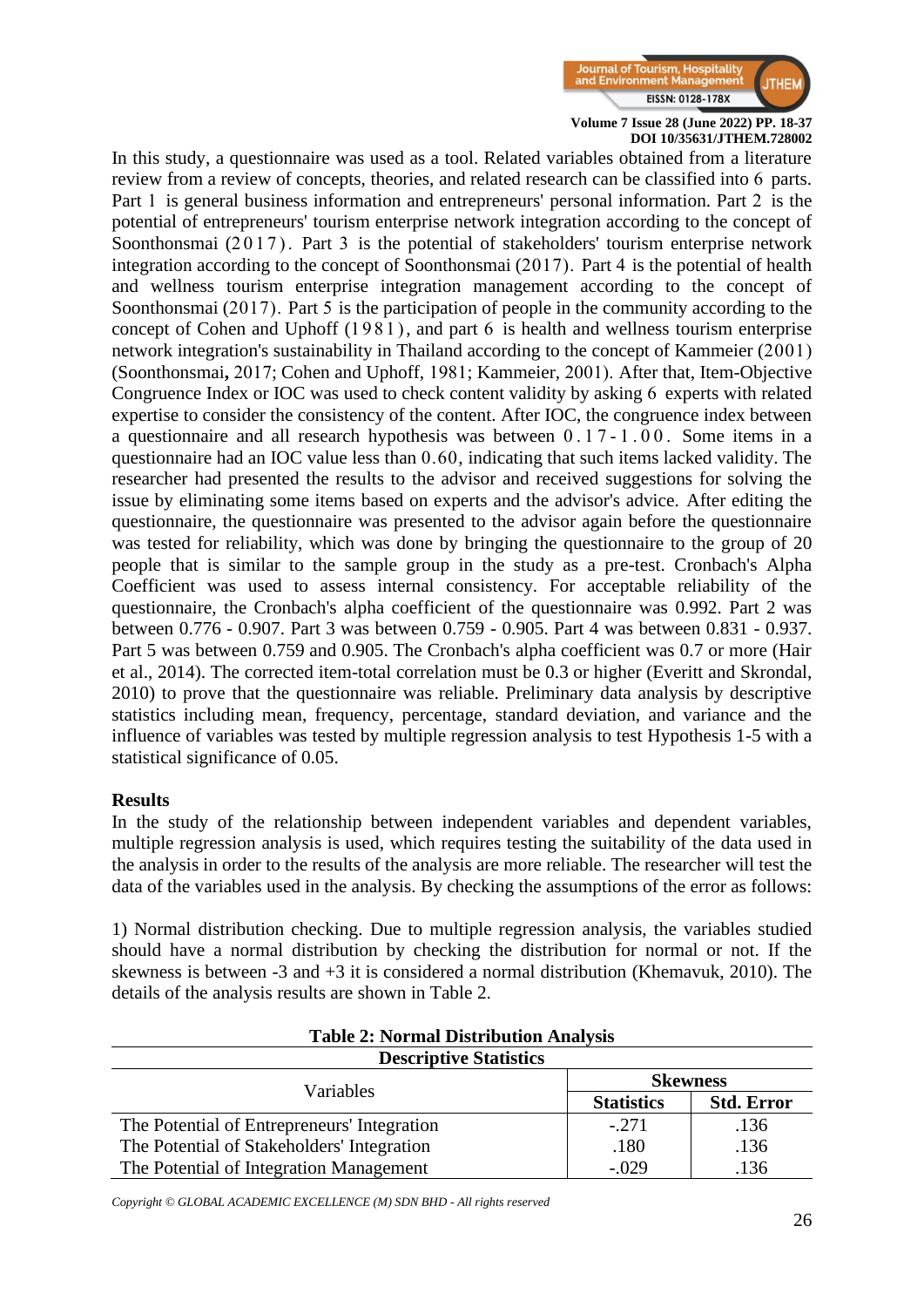

**Volume 7 Issue 28 (June 2022) PP. 18-37**

|                                                | DOI 10/35631/JTHEM.728002 |      |  |  |
|------------------------------------------------|---------------------------|------|--|--|
| The community participation                    | $-.234$                   | .136 |  |  |
| Health and wellness Tourism Enterprise Network | $-.278$                   | .136 |  |  |
| Integration's Sustainability in Thailand       |                           |      |  |  |

From Table 2, it was found that all variables used in the Multiple Regression Analysis had normal distributions. Since all variables have a skewness in the range of -3 to 3, all variables are suitable for further analysis with multiple regression analysis techniques (Khemavuk, 2010).

2) Examining the relationship between independent variables This is because the analysis of multiple regression equations stipulates that each independent variable must be independent of each other. no relationship (Multicollinearity) as shown in Table 3

| <b>Table 9. Shows the Kelationship of Independent Variables.</b> (Municommearity) |                                |       |  |  |  |
|-----------------------------------------------------------------------------------|--------------------------------|-------|--|--|--|
| <b>Model</b>                                                                      | <b>Collinearity Statistics</b> |       |  |  |  |
|                                                                                   | <b>Tolerance</b>               | V I F |  |  |  |
| (Constant)                                                                        |                                |       |  |  |  |
| The Potential of Entrepreneurs' Integration                                       | .258                           | 3.874 |  |  |  |
| The Potential of Stakeholders' Integration                                        | .195                           | 5.139 |  |  |  |
| The Potential of Integration Management                                           | .161                           | 6.198 |  |  |  |
| The community participation                                                       | .490                           | 2.040 |  |  |  |

**Table 3: Shows the Relationship of Independent Variables. (Multicollinearity)**

From Table 3, the researcher tested multicollinearity by analyzing the variance Inflation Factor (VIF) and Tolerance, the audit criteria are as follows:

The Variance Inflation Factor (VIF) of the independent variable has an appropriate statistical value that should not exceed 10. Independent variables are closely related to each other (O'Brien, 2007).

The Tolerance of the independent variable has an appropriate statistical value that should be greater than 0. If it exceeds this, it means that multicollinearity occurs. means that the independent variables are related to each other.

From the analysis in Table 2, it was found that Tolerance with the lowest statistical value was 0.161, which was not less than 0, and VIF, with the highest statistical value, was 6.198, which was less than 10. Each independent variable is not related or multicollinearity (Pedhazur, 1997).

Regarding general business information and entrepreneurs' personal information, most of the entrepreneurs' business types were planting and processing herbs/others such as organic agriculture, vegetable gardens, and fruit orchards. The educational background was lower than a Bachelor's degree. Duration of business was less than five years. Sales were less than 20**,**000 baht per month, and most of the group's funding was from internal fundraising.

*Copyright © GLOBAL ACADEMIC EXCELLENCE (M) SDN BHD - All rights reserved* Entrepreneurs had the opinion on the potential of entrepreneurs' health and wellness tourism enterprise integration at a high level. When considering each aspect, every aspect had the opinion at a high level, namely the leader's roles, a clear understanding and knowledge, having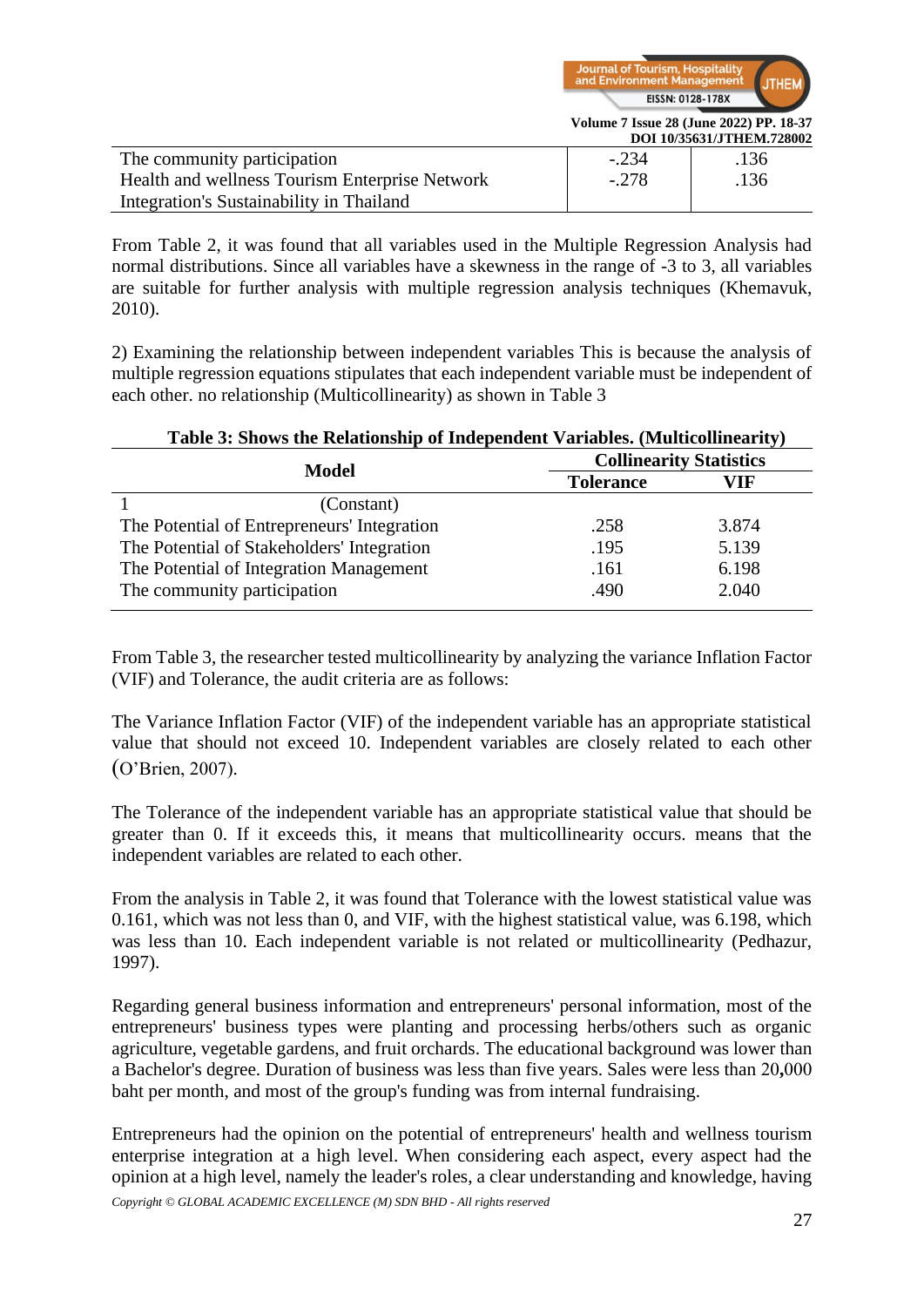

exceeding resources, having a higher competitive position, human capital with superior skills, participation in the work process, having trust in each other, and having the commitment of the integration, respectively.

Entrepreneurs had the opinion on the potential of stakeholders' health and wellness tourism enterprise integration at a high level. When considering each aspect, every aspect had the opinion at a high level, namely having trust in each other, participation in the work process, having the commitment of the integration, economic expansion and public policy, the intensity of business competition both domestically and overseas, drives from technological advancement and the expansion of domestic political poles, and embracing free trade, respectively.

Most entrepreneurs as respondents had the opinion on the potential of health and wellness tourism enterprise integration management at a high level. When considering each aspect, every aspect had the opinion at a high level, namely the leader's roles, a clear understanding and knowledge, having exceeding resources, having a higher competitive position, human capital with superior skills, economic expansion and public policy, rives from technological advancement and the expansion of domestic political poles, embracing free trade, and the intensity of business competition both domestically and overseas, respectively.

3) An effect analysis was performed between the dependent variable and the independent variable. By analyzing the model summary, the independent variables were analyzed, including the potential of entrepreneurs' grouping. Stakeholder Integration Potential Integration management potential and participation of people in the community the dependent variable was the sustainability of the health and wellness tourism enterprise network integration. The results of the analysis are shown in Table 4.

| 1 adie 4: Model Summary |                   |                    |               |                                    |                              |         |     |     |                         |                   |
|-------------------------|-------------------|--------------------|---------------|------------------------------------|------------------------------|---------|-----|-----|-------------------------|-------------------|
|                         |                   |                    | Adjust        | Std.                               | <b>Change Statistics</b>     |         |     |     |                         |                   |
| Model                   | R                 | R<br><b>Square</b> | <b>Square</b> | Error of<br>the<br><b>Estimate</b> | R<br><b>Square</b><br>Change | Change  | df1 | df2 | Sig. F<br><b>Change</b> | Durbin-<br>Watson |
|                         | .844 <sup>a</sup> | .712               | 708           | .32356                             | .712                         | 194.227 |     | 314 | .000                    | 1.725             |

|  |  |  | <b>Table 4: Model Summary</b> |
|--|--|--|-------------------------------|
|--|--|--|-------------------------------|

Tolerance independence check Test using statistics Durbin-Watson (values from 0 to 4) are as follows: Durbin-Watson values are close to 2 (range 1.5 to 2.5), suggesting that the tolerances are independent (Wanichbancha, 2010).

From the analysis in Table 4, it was found that the test results for the independence of the error Durbin-Watson is 1.725, which means that each tolerance is independent of the other. Autocorrelation does not occur (Wanichbancha, 2010).

From examining the assumption of the error (Assumption), it can be concluded that every variable has a normal distribution, each independent variable is independent of each other. no relationship or no multicollinearity and the tolerances are independent of each other. Autocorrelation does not occur. Therefore, all variables are appropriate to use these variables for further Multiple Regression Analysis.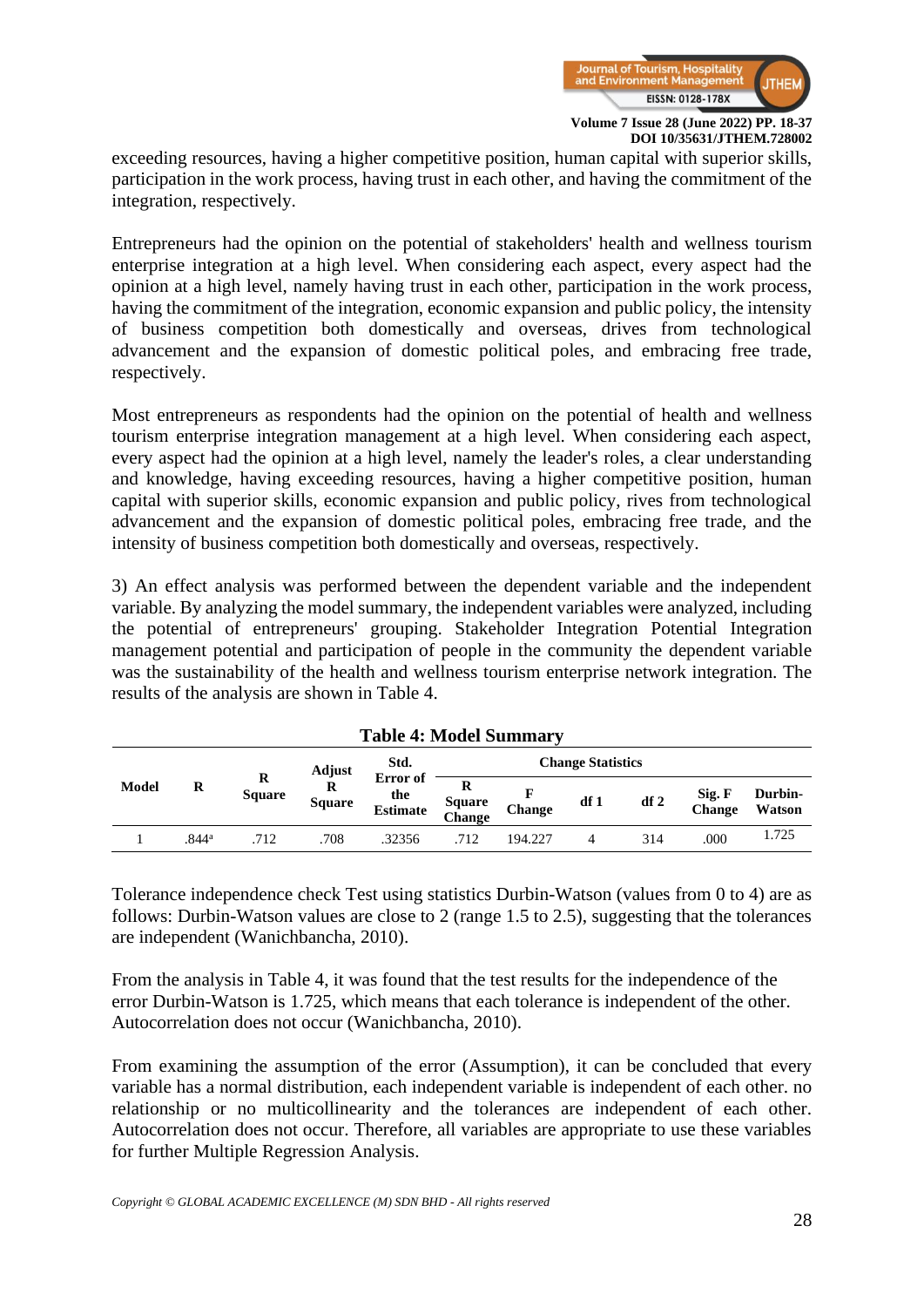

#### **Conclusion and Discussion**

The results can be discussed as follows.

1. The potential of entrepreneurs' integration influenced health and wellness tourism enterprise network integration's sustainability in Thailand with a statistical significance at 0.01 according to Hypothesis 1. Variables that could predict the potential of entrepreneurs' integration influencing health and wellness tourism enterprise network integration's sustainability in Thailand consisted of human capital with superior skills  $(X_1)$ , a clear understanding and knowledge  $(X_4)$ , the leader's roles  $(X_5)$ , having trust in each other  $(X_6)$ , and participation in the work process  $(X_8)$ , respectively. These 5 variables influenced health and wellness tourism enterprise network integration's sustainability in Thailand by 58.6 percent (Adjusted R Square  $(R<sup>2</sup>)$ ). The prediction equation of the potential of entrepreneurs' integration influenced health and wellness tourism enterprise network integration's sustainability in Thailand is as follows:

Prediction equation in the standardized score as (1).

$$
(Z_1) = 0.295 (X_1) + 0.126 (X_4) + 0.198 (X_5) + 0.121 (X_6) + 0.184 (X_8)
$$
 (1)

Due to the fact that entrepreneurs in the enterprise network had the competence to perform their work, it would have a positive effect on the group. This includes skills in the work of the members of the group who had a clear understanding of how to work well in coordination through a good relationship among the members of the group. They depended on each other and helped each other so that they could work together well by working in the same direction from the supervision of the group leader who had a good vision to create products and services that stand out from the competition and were constantly developed causing sustainability. This is consistent with Jackson (2004) finding that Porter's theory was suitable for competitiveness development, but at the micro-business level, various development should be promoted, including the development of human capital and knowledge management system. Also, entrepreneurs agreed that enterprise networking was good (Jackson, 2004), Consistent with the research results of Promchinda, P. (2021) it was found that at present, the basketry handicraft community enterprise has a strong understanding of being a community enterprise. Community members who understand and value community involvement There is equal distribution and distribution of income for members. and also create a body of knowledge by yourself able to exchange knowledge among community enterprises environmental management and using environmentally friendly production technology Because it is the strength of community enterprises leading to the sustainability of community enterprises (Promchinda, P., 2021).

2. The potential of stakeholders' integration influenced health and wellness tourism enterprise network integration's sustainability in Thailand with a statistical significance at 0.01 according to Hypothesis 2. Variables that could predict the potential of stakeholders' integration influencing health and wellness tourism enterprise network integration's sustainability in Thailand consisted of having trust in each other  $(X_1)$ , participation in the work process  $(X_3)$ , embracing free trade  $(X_5)$ , and the intensity of business competition both domestically and overseas  $(X_6)$ , respectively. These 4 variables influenced health and wellness tourism enterprise network integration's sustainability in Thailand by 60 percent (Adjusted R Square  $(R<sup>2</sup>)$ ). The prediction equation of the potential of entrepreneurs' integration influenced health and wellness tourism enterprise network integration's sustainability in Thailand is as follows: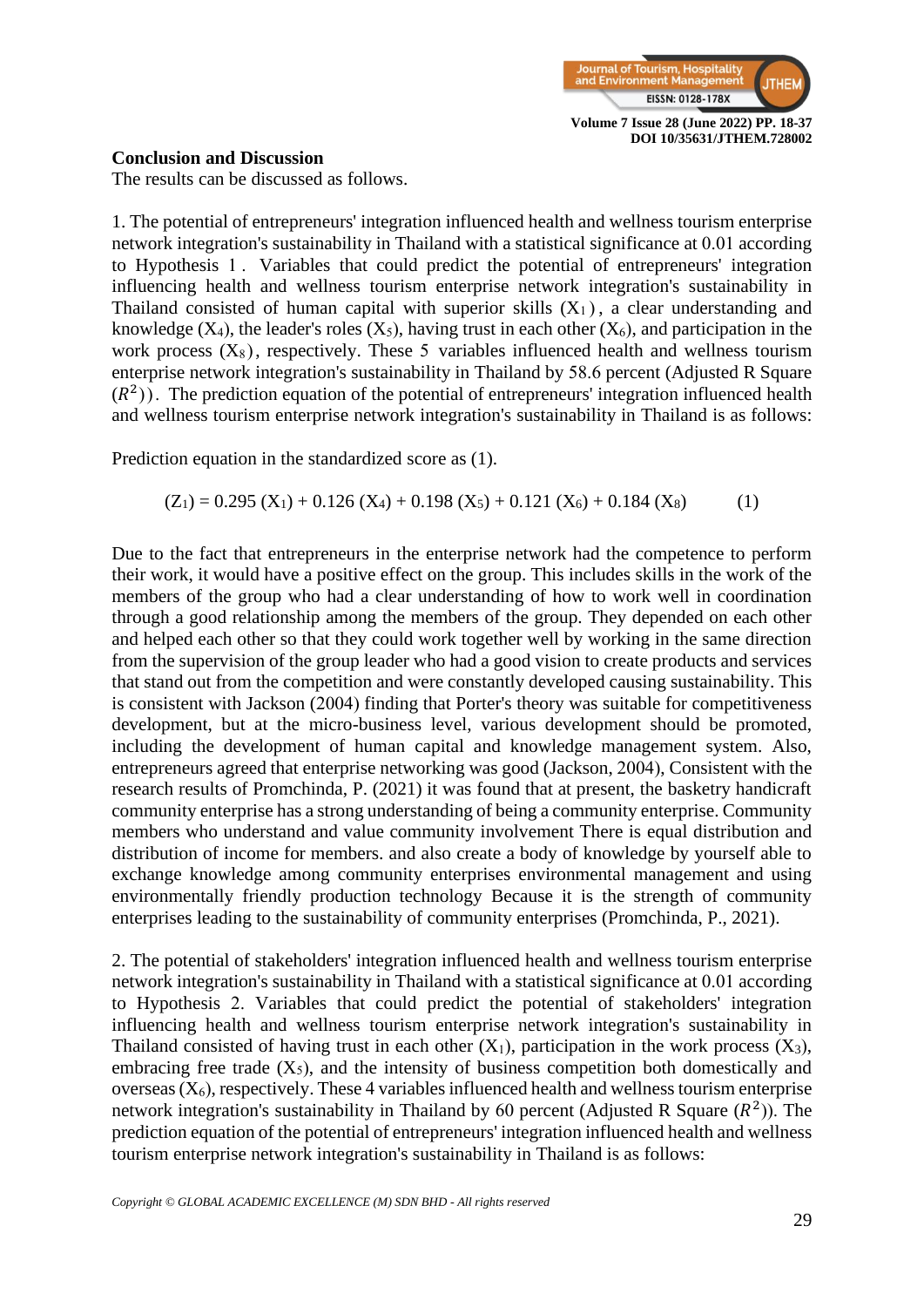

Prediction equation in the standardized score as (2).

$$
(Z_2) = 0.248 (X_1) + 0.388 (X_3) + 0.137 (X_5) + 0.169 (X_6)
$$
 (2)

For the success of enterprise network integration, it requires the collaboration of many sectors to drive the performance in terms of having trust between the enterprise themselves, manufacturers, distributors, institutions, or organizations. Also, public policies would help promote the efficiency and effectiveness of the group by coordinating the enterprise network with all the stakeholders to reach the goals set more quickly and sustainably. This is consistent with Onsri (2001) finding that community organizations had a pattern of cooperation starting from exchanging information. Then, it could be developed into networking cooperation. The objective was to communicate clearly to cooperate to solve problems and negotiate with the public and private sectors. A meeting was held together. A strong network must have strong relationships among members to address problems as well as being recognized by external organizations (Onsri, 2001). In accordance with the research of Panthong, Toprayoon, Prachktanyu, and Wongmontha (2021) that found that the approach to management of community participation for sustainable tourism is the integration of cooperation between Government, private and public sectors to encourage the participation of all sectors to jointly develop tourism to be sustainable (Panthong, Toprayoon, Prachktanyu, and Wongmontha, 2021)

3. The potential of integration management influenced health and wellness tourism enterprise network integration's sustainability in Thailand with a statistical significance at 0.01 according to Hypothesis 3. Variables that could predict the potential of integration management influencing health and wellness tourism enterprise network integration's sustainability in Thailand consisted of human capital with superior skills  $(X_1)$ , having exceeding resources  $(X_2)$ , the leader's roles  $(X_5)$ , embracing free trade  $(X_7)$ , and drives from technological advancement and the expansion of domestic political poles  $(X_9)$ , respectively. These 5 variables influenced health and wellness tourism enterprise network integration's sustainability in Thailand by 63 percent (Adjusted R Square  $(R^2)$ ). The prediction equation of the potential of entrepreneurs' integration influenced health and wellness tourism enterprise network integration's sustainability in Thailand is as follows:

Prediction equation in the standardized score as (3).

$$
(Z_3) = 0.147 (X_1) + 0.204 (X_2) + 0.123 (X_5) + 0.178 (X_7) + 0.159 (X_9)
$$
 (3)

*Copyright © GLOBAL ACADEMIC EXCELLENCE (M) SDN BHD - All rights reserved* Effective management will be one of the factors for the success of the enterprise network through the management of members in the group who have management skills in terms of the work process, decision-making, problem-solving, and timely solutions. This includes the use of limited resources for the maximum benefit. To do so, the members and the leader of the group need to have a good understanding of their work and apply it for the maximum benefit of the enterprise network. In addition, the interval of public policies in terms of funding and education would lead the group towards more sustainable goals. This is consistent with Chantawongsri (2014), finding that the main factors affecting the success of community enterprise activities consisted of community enterprise activities, leadership, community participation, interaction with external parties, and management and information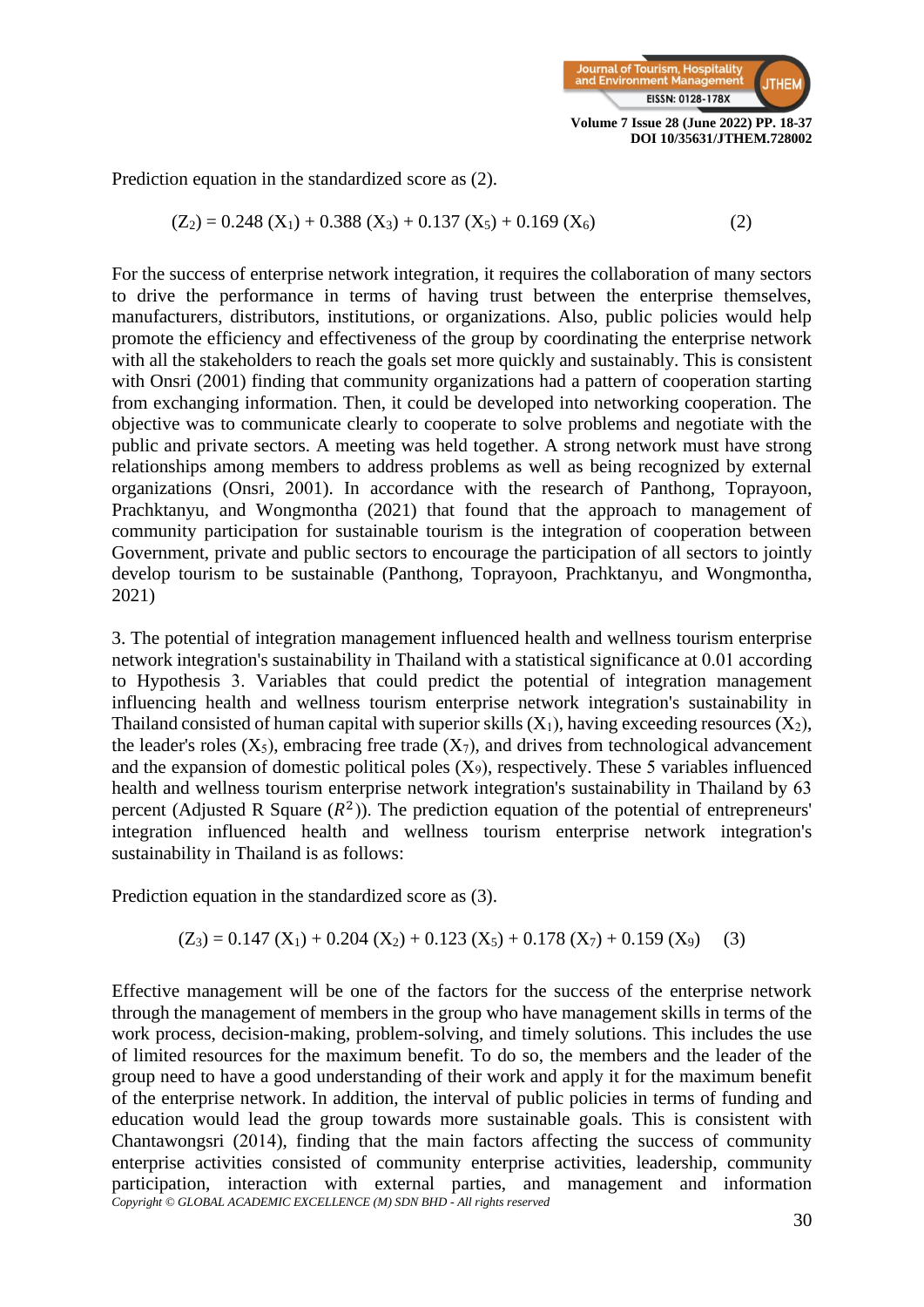

(Chantawongsri, 2014). As with the research of Sangthong et al. (2020) said management is essential for community enterprises to survive and achieve sustainable goals which effective management can be regarded as a tool to develop the capabilities of community enterprises including cooperation between community enterprises and various networks for development by promoting the integration, sharing of ideas and sharing in real practice strengthen the capacity of natural resource and environmental management This must be done regularly to ensure continuity. The executives or those involved should be diligently studied and always assess the situation with their own group so that the products or services of the community enterprise group can compete with others (Sangthong et al., 2020).

4. The participation of people in the community influenced health and wellness tourism enterprise network integration's sustainability in Thailand with a statistical significance at 0.01 according to Hypothesis 4. Variables that can predict the participation of people in the community influencing the overall sustainability of the provincial health and wellness tourism enterprise network integration In Thailand, they were involved in decision making  $(X_1)$ , benefit participation  $(X_3)$ , and participation in assessment  $(X_4)$ , respectively. The overall sustainability in Health and wellness Tourism Enterprise Network Group (Adjusted R Square  $(R^2)$ ) equal to 59.6. The forecast equation can be written in the form of a standard score of the participation of people in the community at Influence on the sustainability of the health and wellness tourism enterprise network integration as follows:

Prediction equation in the standardized score as (4).

$$
(Z_4) = 0.114 (X_1) + 0.425 (X_3) + 0.304 (X_4)
$$
 (4)

Because sustainability would not have been possible without the community. The participation of the enterprise group with the community in decision-making in business planning in order to make the community aware of the impact that will occur to the community both directly and indirectly. And when the community is aware of the good impact that they or the community will receive from the business of the enterprise group, it will cause the community to want to participate with the group. both in terms of participating in activities or projects organized by the group Including participating in receiving benefits and assessing the impact of each activity or project in which the community participates. It is very beneficial to the operation of the enterprise group. And the community's ability to coexist with enterprise groups will ultimately lead to the sustainability of the group. which is consistent with Kulis  $(2018)$  said that sustainability cannot be achieved if the needs of the people in the community are not met. It was found that the participation of the people in the community had the greatest influence on the sustainable development of tourist attractions in Pattaya, Chonburi Province. The majority of respondents said it was important to interact and take into account the needs of the community and that people in the community should have the same rights as tourists (Kulis, 2018). This is consistent with Tancharoen (2018) that found that the capacity of community organizations and CBT management affects the most sustainable tourism development In particular, the community has a social system that understands each other. The community can connect. Tourism and community development as a whole (Tancharoen, 2018). Nimboonjat (2015) found that the participation of people in the community influenced the sustainability of ecotourism (Nimboonjat, 2015 ), as well as Saowaluckchinda (2012) found that the participation of people in the community influenced sustainable tourism management. The community's participation in tourism management was at a moderate level. In terms of practice,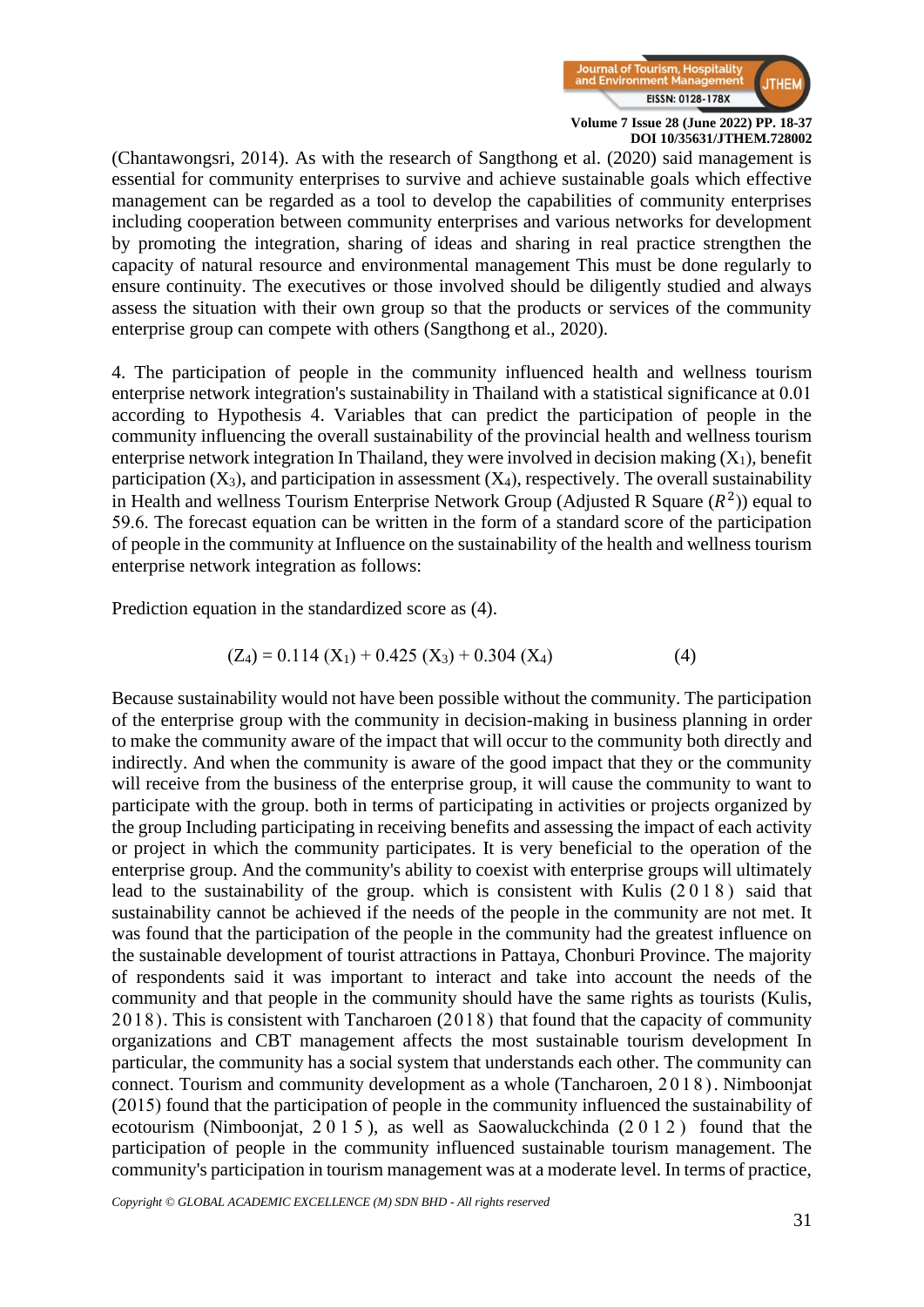

people in the community participated the most, followed by ideas, planning and decision making, benefit sharing and monitoring and evaluation, respectively (Saowaluckchinda, 2012). Like Chami (2018) found that sustainable tourism management and development requires community participation and cooperation first and foremost (Chami, 2018). Ariffin and Yen (2017) found that community participation in decision-making and participation in tourism benefits are the two main factors contributing to sustainability (Ariffin and Yen, 2017). Like Jongkekorn and Kaewnuch (2021) found that in the development of sustainable tourism management of the community, if people in the community are involved in sustainable tourism management should start from building understanding public relations, persuading the group to participate more. This will be a good result in sustainable tourism management in the future (Jongkekorn and Kaewnuch, 2021).

5. The potential of entrepreneurs' integration the potential of stakeholders' integration the potential of integration management and the participation of people in the community influenced health and wellness tourism enterprise network integration's sustainability in Thailand with a statistical significance at 0.01 according to Hypothesis 5. Variables that could predict the potential of entrepreneurs' integration the potential of stakeholders' integration the potential of integration management and the participation of people in the community influencing health and wellness tourism enterprise network integration's sustainability in Thailand consisted of the potential of entrepreneurs' integration  $(X_1)$ , the potential of stakeholders' integration  $(X_2)$ , the potential of integration management  $(X_3)$  and the participation of people in the community  $(X_4)$ , respectively. The overall sustainability in Health and wellness Tourism Enterprise Network Group (Adjusted R Square  $(R^2)$ ) equal to 71.2. The forecast equation can be written in the form of a standard score of the potential of entrepreneurs' integration the potential of stakeholders' integration the potential of integration management and the participation of people in the community at Influence on the sustainability of the health and wellness tourism enterprise network integration as follows:

Prediction equation in the standardized score as (5).

$$
(Z_5) = 0.152 (X_1) + 0.165 (X_2) + 0.297 (X_3) + 0.326 (X_4)
$$
 (5)

*Copyright © GLOBAL ACADEMIC EXCELLENCE (M) SDN BHD - All rights reserved* Because the sustainability of the health tourism enterprise network integration is possible, it requires cooperation from many parties. whether it is an entrepreneur stakeholder's management and participation of people in the community. If the group of enterprises wants to lead the group towards sustainability it is necessary to prioritize the cooperation of the people in the community as the people in the community are the people involved and are affected both directly and indirectly from the enterprise group adopting what is available in the community to adapt for the benefit of the enterprise group which is consistent with Kulis (2018) said that sustainability cannot be achieved if the needs of the people in the community are not met. The participation of people in the community had the greatest influence on the development of sustainable tourist attractions in Pattaya, Chonburi Province (Kulis, 2018). And should focus on the management of the integration Whether it is financial management, administration, strategy formulation, including planning. and improve various steps. In addition, building a good relationship with stakeholders is another important factor. For a group of enterprises to achieve sustainable success requires the collaboration of many parties to help drive the group's performance even further. And entrepreneurs themselves affect the sustainability of the enterprises as well. Due to the fact that entrepreneurs in enterprises have knowledge and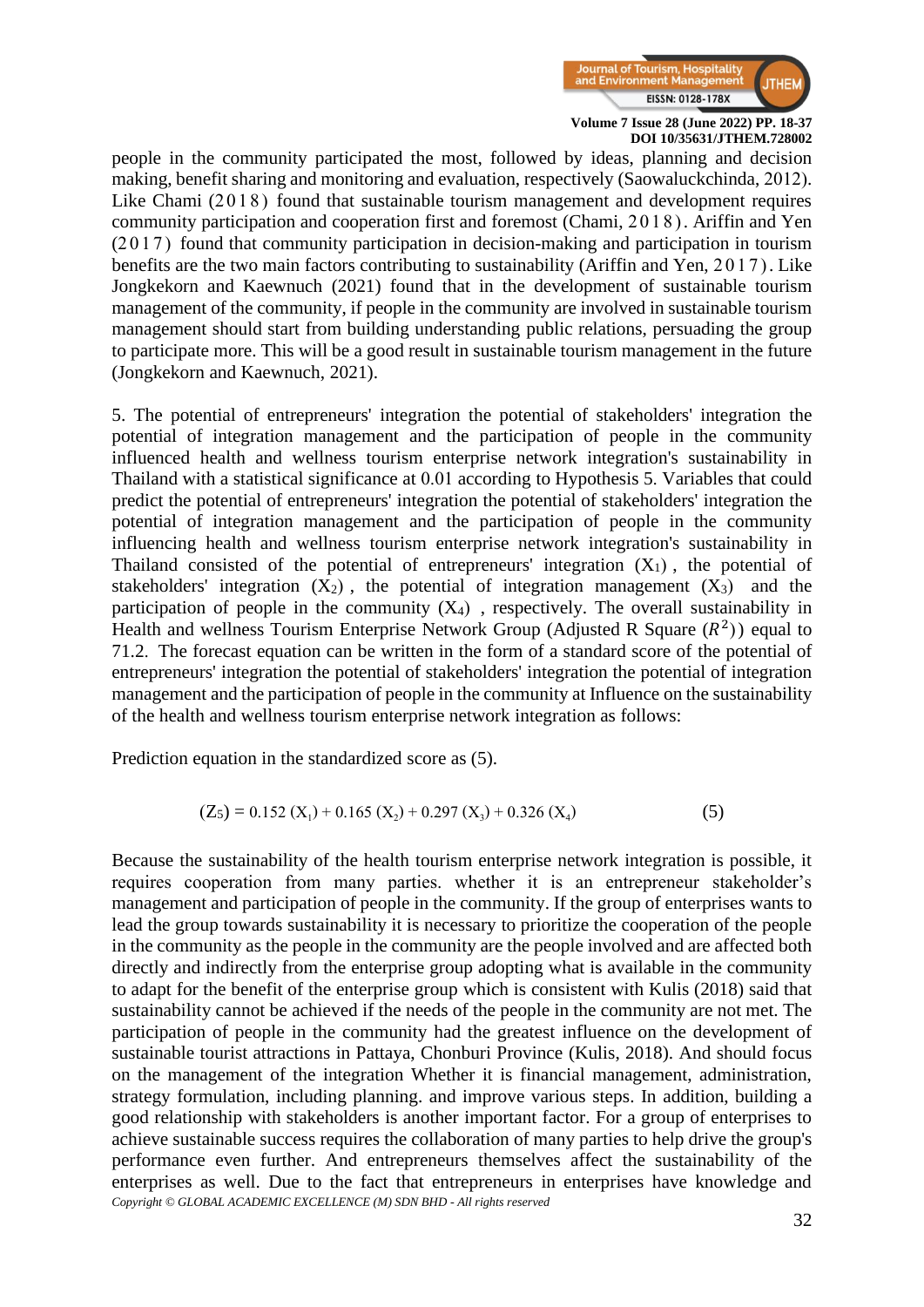

abilities Group members trust each other. Have strong leadership and good vision will be able to lead the group to achieve sustainable and long-term success, consistent with Sutthisakorn (2011) was found that the community had good human capital. It is an important factor contributing to the success of community enterprises, such as existing knowledge in the community, unity, loyalty and trust among people in the community. Community leaders have visions with knowledgeable human resources. who exemplifies honesty sacrifice in the community enabling the community's work to proceed successfully (Sutthisakorn, 2011). Like Jongkekorn and Kaewnuch (2021) found that in the development of sustainable tourism management of the community, if people in the community are involved in sustainable tourism management should start from building understanding public relations, persuading the group to participate more. This will be a good result in sustainable tourism management in the future (Jongkekorn and Kaewnuch, 2021). As with the research of Sangthong et al. (2020) said management is essential for community enterprises to survive and achieve sustainable goals which effective management can be regarded as a tool to develop the capabilities of community enterprises including cooperation between community enterprises and various networks for development by promoting the integration, sharing of ideas and sharing in real practice strengthen the capacity of natural resource and environmental management This must be done regularly to ensure continuity. The executives or those involved should be diligently studied and always assess the situation with their own group so that the products or services of the community enterprise group can compete with others (Sangthong et al., 2020).

#### **Recommendation and implementation**

- 1. The findings from the study on the potential of entrepreneurs' health and wellness tourism enterprise integration in Thailand can be used to plan and formulate strategies to enhance the capacity and upgrade health and wellness tourism services to meet tourists' needs. It can highlight the group's strengths, such as human capital with superior skills in terms of planning, decision-making, skills and job expertise as well as always seeking new knowledge, which can allow the enterprise network to create an advantage over competitors. In addition, the emphasis should be placed on developing a clear knowledge and understanding to unite the work in the network by cooperation, sharing and interdependence, which are key parts that the enterprise network must emphasize for more efficient performance.
- 2. Health and wellness tourism business entrepreneurs and stakeholders can utilize the information from this research to formulate strategies and policies in the organization to promote collaboration to maximize mutual benefit by emphasizing on promoting the process of working together to build a mutual trust in working among agencies, stakeholders, and a group of entrepreneurs in the health and wellness tourism business. These strategies and policies will be even more effective if they are supported by the government and related sectors. The group needs to more prioritize the intensity of business competition to fortify the weak parts of the enterprise network. Due to challenges and pressure in the competition, the group needs to study the market and competitors to improve products and services. These will enhance the competitiveness and meet tourists' needs, leading the business towards sustainability in terms of society, economy and environment.
- 3. Community Enterprise Promotion Board of the Ministry of Agriculture and Cooperatives can utilize the findings to improve the potential of health and wellness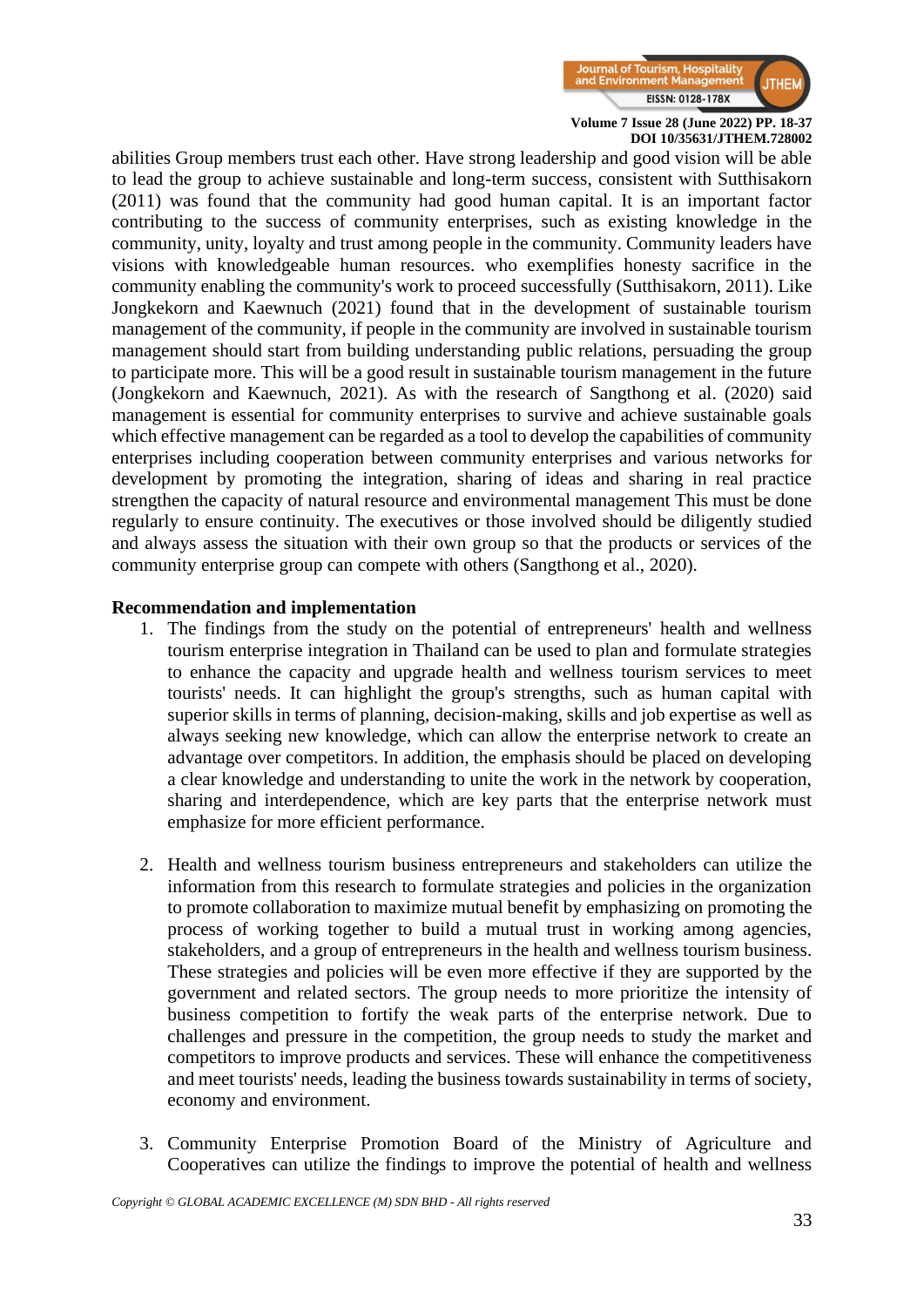

tourism entrepreneurs in Thailand. This would trigger awareness of cooperation to become the health and wellness tourism enterprise network to create cooperation among all parties to gain a competitive advantage over competitors in the market by focusing on the leader's roles. Therefore, the group's leader has more skills to manage, set the goals, solve problems, and assess the activities as well as enhancing a vision to achieve the goals.

However, the future research would be recommended to study as follows.

- 1. The potential of tourism enterprise integration in other areas or part of Asian countries such as Singapore, Malaysia, and Vietnam should be studied.
- 2. In-depth questionnaires should be used as well as other types of qualitative research for accessing more accurate information.
- 3. Data from tourists should be collected to identify the needs. Therefore, the data can be used to improve and develop appropriately to create sustainability for the enterprise network.
- 4. Other factors affecting health and wellness tourism enterprise network integration's sustainability in selected areas should be studied to know more completely about the factors leading to sustainability.

#### **References**

- Andersson, S., Colovic, A., and Lamotte, O. (2014). The role of formal industry clusters in the internationalization of new ventures. European business review: EBR; *the official journal of the International Management Centres, Europe*, *26*(5), 449-470.
- Ariffin, A. R. M., & Yen, A. M. I. (2017). *Sustainable Agrotourism Curating by Conferring Community Involvement in Tanah Rata*, Cameron Highlands, Malaysia. *Journal of Design and Built Environment*, (Special Issue), 38-52.
- Borkowska-Niszczota, M., (2015). Tourism Clusters in Eastern Poland Analysis of Selected Aspects of the Operation, *Procedia - Social and Behavioral Sciences,* 2(13). 957–964.
- Chanchaochai, D. (2013). Thailand and health tourism. Samma Marketing. *Marketeer*, 2013 (159). Retrieved July 30, 2020, from http://marketeer.co.th/2014/09/Danai-Chanchaochai
- Chami, M. F. (2018). Community Involvement and Sustainable Tourism Development in Heritage Management: Amboni Limestone Caves, Tanzania. African, *Journal of Hospitality, Tourism and Leisure*, 7(2), 5-15.
- Chantawongsri, W. (2014). *Factors Affecting Success of Community Enterprise Groups Kantharawichai District Maha Sarakham Province* (Master's thesis). Khon Kaen University, Khon Kaen.
- Chiawwet, K. (2019). Participation of the people's sector for the sustainability of the community in the industrial area. *Political science journal Suan Sunandha Rajabhat University*. *2*(1), 63-71.
- Department of Tourism. (2018). *Prachinburi Province Health and wellness Tourism Development Guide.* Bangkok: Consultants of Technology.
- Eek-iam, B. (2019). Leadership of local communities and participatory resource and environmental management to create sustainability of communities in tourism sites in Chiang Mai Province. *Journal of Agricultural Research and Extension, 36(3), 102-113.*
- Global Spa Summitt. (2012). Research Report: Global Spa Summit 2011. *Wellness Tourism and Medical Tourism: Where Do Spas Fit*?. Retrieved February 20, 2020, from https://zhort.link/D4f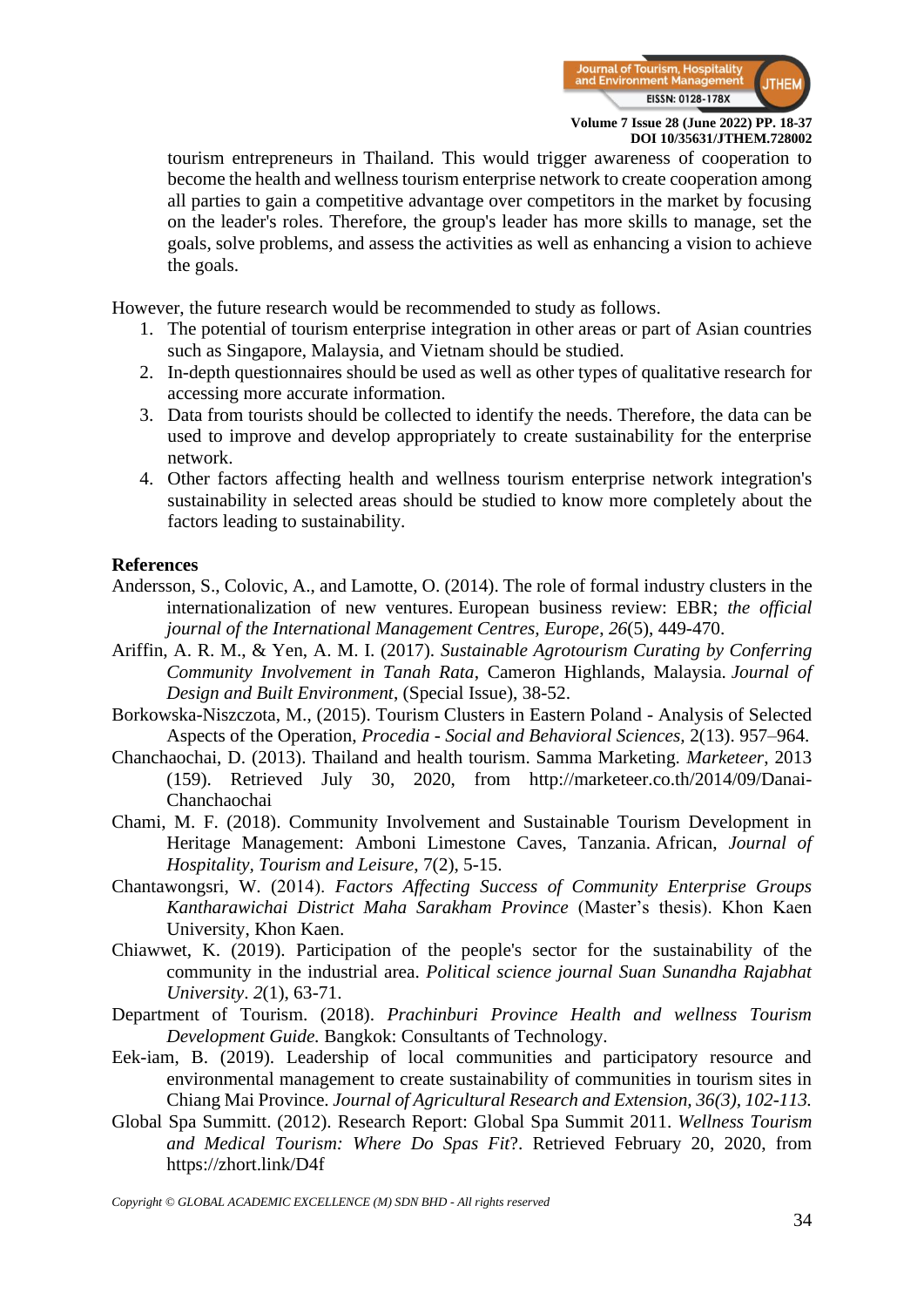

- Haisirikul, R. (2021). Guidelines for service management of Ban Bua Herbal Community Enterprise Group, Ban Bua Sub-district, Mueang District, Buriram Province. *Research and Development Journal Buriram Rajabhat University*, *15*(1), 9-23.
- Hankiatwong, T. and Sanon, R. (2018). Developing the potential of a network of sustainable tourism cooperation among communities in Huay Kaew Subdistrict, Mae On District, Chiang Mai Province. *Journal of Social Sciences, Prachachuen Research Network*, 3(1), 1-14.
- Jongkekorn, J. and Kaewnuch, K. (2021). Development of participation of people in the community of Generation Y in sustainable tourism management, a case study of Phuket Old Town. *International Thai Tourism Journal*, *17* (2), 19-40.
- Juethai, P. (2007). *Analysis of the network of industrial enterprises in Thailand* (Doctoral dissertation). Chulalongkorn University, Bangkok.
- Kammeier, H. D. (2001). *Sustainable City Symposium*. Bangkok: Chiang Mai Sangsil Printing Factory Limited Partnership.
- Khemavuk, P. (2010). *A model for warehouse performance measurement* (Ph. D. Thesis). The university of New South Wales, Sydney. Retrieved February 28, 2020 from http://unsworks.unsw.edu.aw/
- Kieanwatana, K. (2018). Situation and trend of global health and wellness tourism and Thailand. *Journal of Cultural Approach*, *19*(35), 77-87.
- Kulis, N. (2016). *The influence of sustainable tourism development in Pattaya, Chonburi Province*, Bangkok: Srinakharinwirot University.
- Ladawan, K. (2020). Local education management towards sustainable development. *Dhammathas Academic Journal*, *20*(4), 209-216.
- Lade, C. (2006). Tourism Factors on the Murray River: Success Factors and Barriers, Australasian. *Journal of Regional Studies*, *12* (3), 321-342.
- Lai, Y. L., Hsu, M. S., Lin, F. J., Chen, Y. M., and Lin, Y. H. (2014). The effects of industry cluster knowledge management on innovation performance. *Journal of Business Research*, *67*(5), 734-739.
- Liu, O. P. (2017). Community involvement for sustainable world heritage site: The Melaka case. Kajian Malaysia: *Journal of Malaysian Studies. 18*(14), 59-76.
- Luiz, C. R. C., and Lima R. H. P. (2009). *Performance management in SME clusters: current and future research on some Brazilian industrial clusters.* Sao Carlos: University of Sao Paulo. Brazil.
- Marketeer. (2017). *Wellness Tourism business opportunities.* Retrieved February 15, 2020, from <https://marketeer.co.th/archives/132134>
- Melisidou, S. G., Papageorgiou, A. T., Papayiannis, D. I., and Varvaressos, S. T. (2014). Tourism clusters as a potentially effective tool for local development and sustainability. *Journal of Tourism Research*, 9, 218-232.
- Ministry of Public Health and wellness. (2016). *National Master Plan on Thai Herb Development, No. 1, 2017-2021*. Nonthaburi: TS Interprint.
- Ministry of Tourism and Sports. (2019). *Good income tourism industry and health and wellness tourism*, Bangkok: Intellectual Property Institute of Chulalongkorn University.
- Nimboonjat, M. (2015). *A study of the composition tourism and community participation affecting sustainability in ecotourism cow ridge horn (Khao Laem National Park)*  (Master's thesis). Silpakorn University, Bangkok.
- Nitichaowakul, T. (2015). *Development of a tourism enterprise network in the category of souvenir shops of small enterprise entrepreneurs in Pattaya City*, *Chonburi Province.* Chonburi: Faculty of Management and Tourism, Burapha University.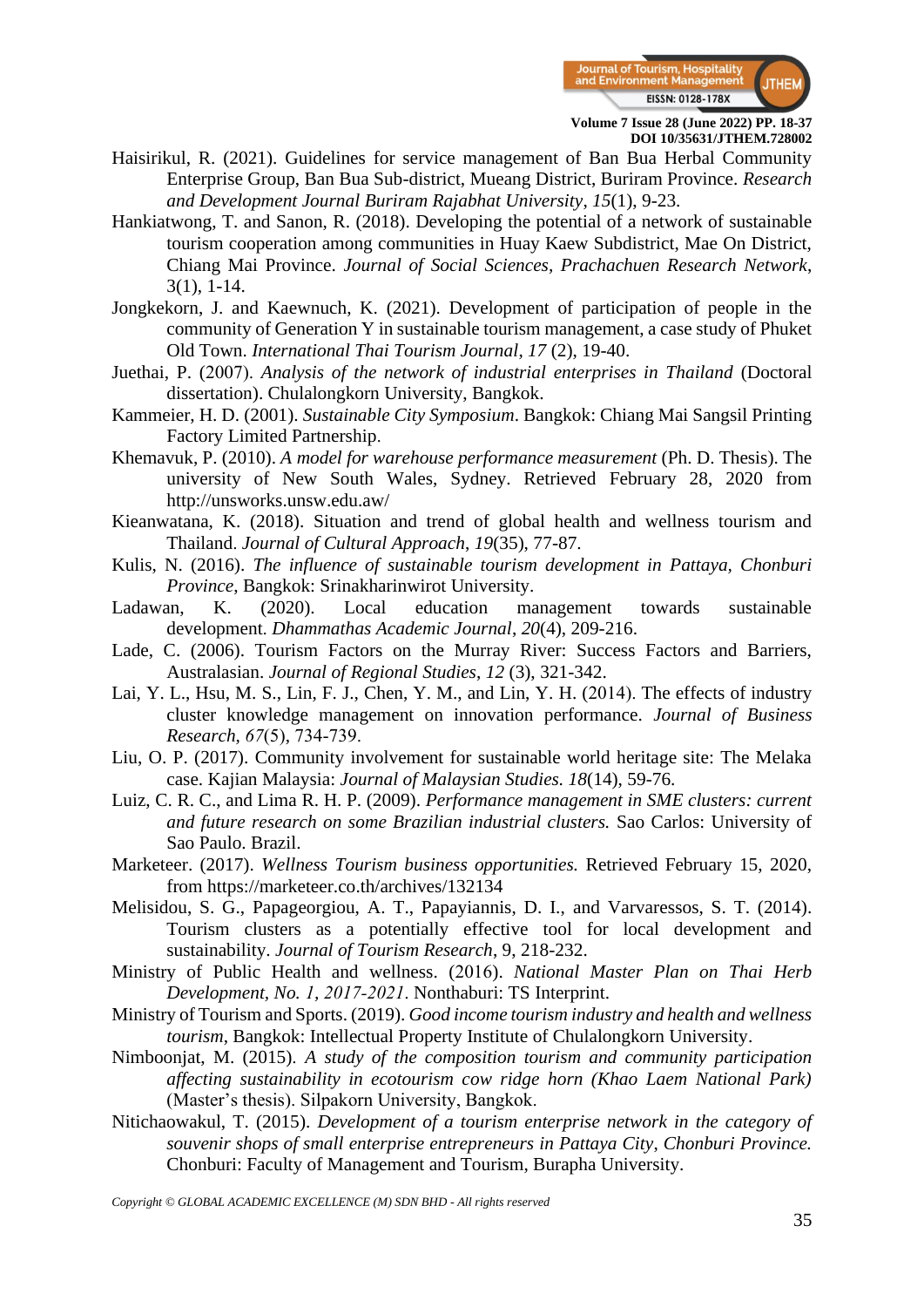

- Novelli, M., Schmitz, B., and Spencer, T. (2005). *Centre for Tourism Policy Studies.* UK: University of Brighton.
- Numchaisrikha, W. (2007). *Study and research to increase management potential of OTOP products in community groups in Thanyaburi District, Pathum Thani Province.* Rajamangala University of Technology Thanyaburi: Pathum Thani.
- Nuranajma Vedo. (2014). *Factors of Success of Community Enterprise Group in Narathiwat Province.* Thesis, Master of Business Administration, Hat Yai University.
- O'Brien, R. M. (2007). A caution regarding rules of thumb for variance inflation factors. Quality & Quantity. *International Journal of Methodology, 41*(5), 673–690.
- Onsri, A. (2001). *Factors Affecting Strength Development of Community Organization Networks*. Thesis, Master of Science, National Institute of Development Administration.
- Panna, U. (2021). Management Models and Innovations for Building a Learning Organization for Sustainability, Herbal Community Enterprises in Northeastern Region. *Journal of Social Science and Buddhistic Anthropology*, *6*(10), 148- 164.
- Panthong, S., Toprayoon, Y., Prachkatanya, K., and Wongmontha,S. (2021). Community Participation Management Guidelines for Sustainability of Tourism in Bang Saphan District, Prachuap Khiri Khan Province. *Journal of Philosophy Pritas*, 26(2), 1-11.
- Pedhazur, E. J. (1997). *Multiple regression in behavioral research: Explanation and prediction.* Stamford, CT: Thomson Learning.
- Perles-Ribes, J. F., Rodríguez-Sánchez, I., and Ramón-Rodríguez, A. B. (2017). Is a cluster a necessary condition for success? The case of Benidorm. *Current Issues in Tourism*, 20(15), 1575-1603. https://doi.org/10.1080/13683500.2015.1043247
- Pharsuk, U., Na Thalang, C., Promsuwan, S. and Tangbenjasirikul, S. (2018). Guidelines for the development of herbal towns in Prachinburi Province. To attract the market of health and wellness tourists. *Academic Journal of Thonburi University*, 12(Special), 150-162.
- Pongsitthikanchana, T. and Pongsitthikanchana, C. (2018). A causal relationship model affecting sustainability in social enterprise operations of community enterprises in the western region of Thailand. *Journal of Arts Management*, *5*(3), 780-797.
- Porter, M. E. (1990). *The Comparative Advantage of Nations*. New York: Macmillan.
- Prabpriree, M., Maneenetr, T., Siriwong, P., and Yaipool, K. (2016). Implementing sustainable beach tourism management framework for the Royal Coast Cluster, Thailand. *Asian Social Science*, *12*(8), 146.
- Prachinburi Provincial Tourism and Sports Office. (2017). Tourist statistics of Prachinburi Province. Retrieved February 15, 2020, from https://prachinburi.mots.go.th
- Preiyasri Promchinda. (2021). Development of Contemporary Thai Basketry Arts and Crafts of Handicraft Community Enterprise towards Sustainability. Case studies of multiple areas. *Journal of Buddhist Social Sciences and Anthropology*, *6*(12), 576-590.
- Ramayah, T., Lee, J. W. C. and In, J. B. C. (2011)*. Network collaboration and performance in the tourism sector*, Service Business, *Springer; Pan-Pacific Business Association*, *5*(4), 411- 428.
- Sangthong, K., Sangpetch, N., Rangseekong, T., Boonchaleaw, N., Sukchu, P., Phubopphakarnchana, P., … and Chodchuang, S. (2020). Factors of success in management of community enterprises for sustainability. *Business Review Journal*, *12*(2), 211-220.
- Saowaluckchinda, K. (2012). *Community Participation in Tourism Management: A Case Study of Inburi District Singburi Province.* Independent Research, Master's Degree Business